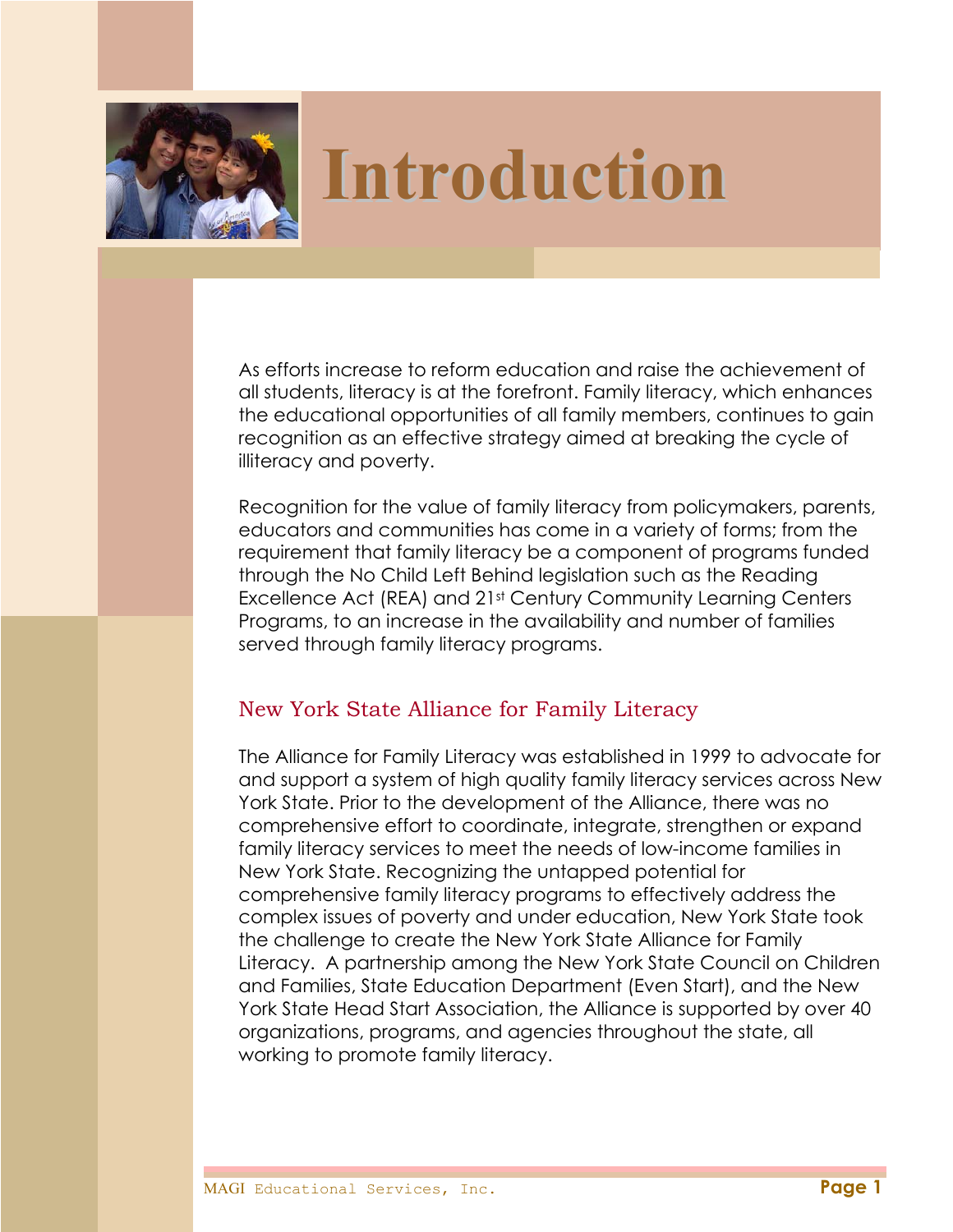Continuing into its second and final year of funding, the New York State Alliance for Family Literacy has undertaken the challenge to:

- + improve the quality of family literacy services through training (and the implementation of performance indicators.)
- + strengthen and expand family literacy services in New York State by stimulating and supporting local family literacy alliances.
- + coordinate and integrate existing federal, state, and local family literacy resources.

# Evaluation Procedures

MAGI Educational Services Inc. of White Plains, New York, an independent research and evaluation firm, was contracted to perform an independent evaluation of the New York State Alliance for Family Literacy. During Year 1, MAGI conducted a formative evaluation of the New York State Alliance for Family Literacy focusing on the process of establishing state-wide partnerships along with identifying accomplishments of the partnership. Year 2 will focus on a summative evaluation for this two year grant.

Year 2 of the grant saw a change in focus from the building of a statewide alliance to:

- 1) the building of 111 local family alliances selected and funded through the New York State Alliance for Family Literacy,
- 2) incorporating family literacy into state and local policies and programs to create a culture that fully supports literacy development for all family members, and,
- 3) developing, refining, and implementing the New York State Basic Family Literacy Implementation Training.

Within the context of those goals and objectives, the final year evaluation examines changes that have occurred as a result of the work of the NYS Alliance for Family Literacy and specifically examines the question: How well has the Alliance progressed in meeting its overall goals and objectives and what is the nature of that progress?

+ What progress has been made in improving the quality of family literacy services through training and the implementation of performance indicators?

 $\frac{1}{1}$  Syracuse, the 11<sup>th</sup> local alliance, joined after funding was awarded.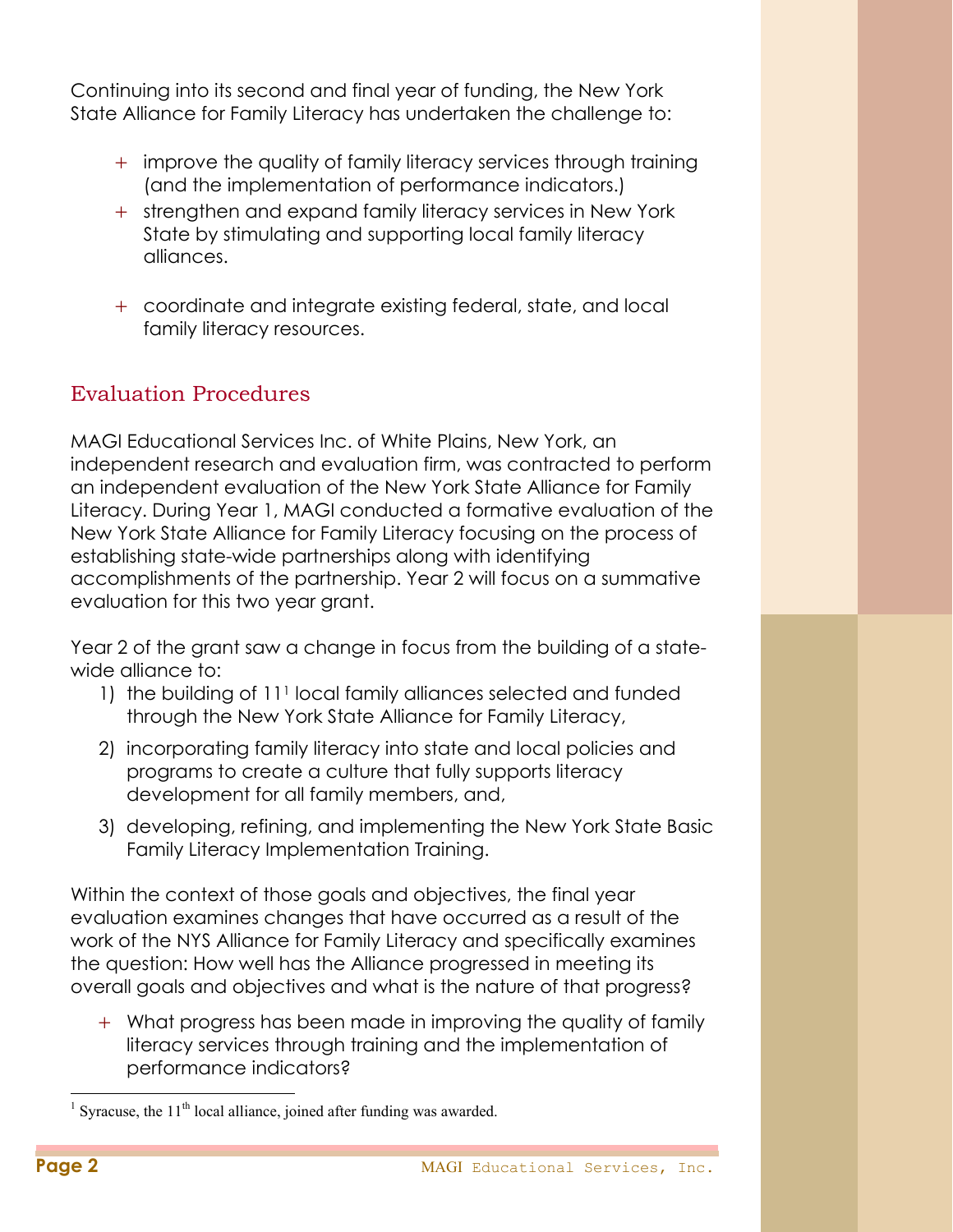- + What progress has been made in strengthening and expanding family literacy services in New York State through the stimulating and supporting of local family literacy alliances?
- + What progress has been made in policy and funding areas in order to coordinate and integrate existing federal, state, and local family literacy resources?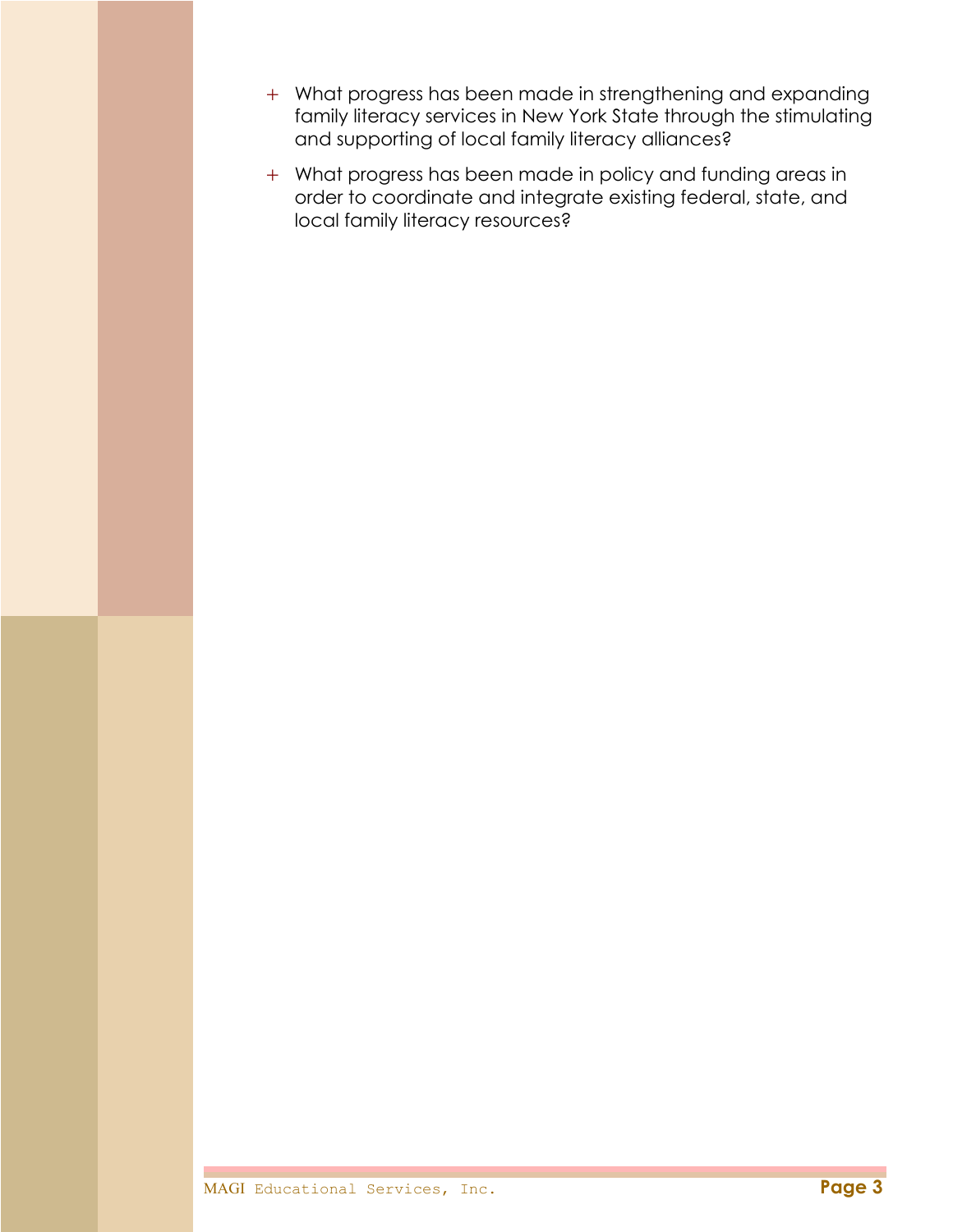

# **Methodology**

MAGI approached the evaluation by designing both qualitative and quantitative data collection instruments to be administered across multiple respondents. In addition, historical documents pertaining to activities of the local alliances and the State Alliance taking place over the course of the year were reviewed. Individual and group interviews were conducted with local alliances and the management team. Surveys evaluating the NYS Basic Family Literacy Implementation Training were developed, distributed and analyzed using descriptive statistics. By organizing the evaluation this way, the study was able to respond to the primary inquiries listed iin the previous section.

# Group Interviews and Follow-up Individual Interviews

Group interviews with five of the local alliances were conducted using a structured interview protocol. The five local alliances were selected to represent rural, suburban, and urban areas. The purpose of the group interview was to probe: 1) the make-up and goals of the local alliance partners; 2) reactions to and expressed needs for training; 3) the perceived support provided from the State Alliance to the local alliances; 4) perceptions of impact and change as a result of funding of the local alliances; 5) issues related to sustainability; 6) obstacles encountered or predicted; and 7) recommendations. All group interviews were conducted by two MAGI staff. Five of the six group interviews were conducted on site, and one group interview was conducted during a pre-arranged conference call. The group interviews, lasting between  $1 - 1\frac{1}{2}$  hours were recorded in field notes, taped, and transcribed. Follow-up interviews via telephone were conducted with 2 of the previously interviewed local alliances.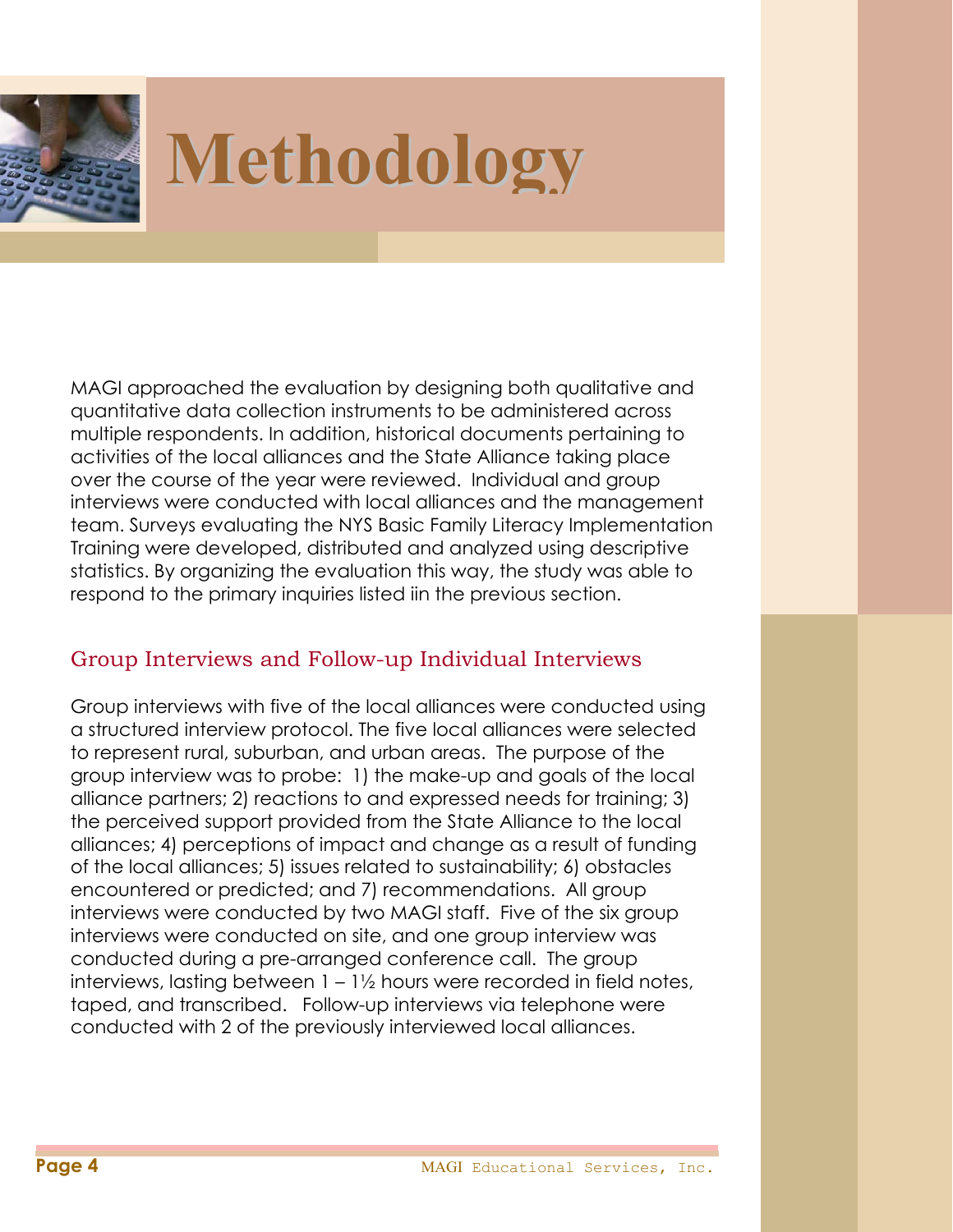# Individual Interviews

Interviews with the management team both together and individually were conducted during the course of the year, generally during prearranged conference and telephone calls. The purpose of the interviews was to document activities and issues that arose related to the implementation of Alliance objectives.

# Basic Family Literacy Implementation Training-Participant Evaluation Survey

The purpose of this survey was to gauge overall participant reactions and levels of satisfaction with the New York State Alliance's Basic Family Literacy Implementation Training. The surveys were distributed following the completion of the 4 day training at each of the three training sites (Valhalla, Batavia and the Bronx), with the second year of training beginning in December 2001 and the last training ending in August 2002. In total, eighty-seven (87) surveys were completed and analyzed using descriptive statistics.

#### **Follow-up Survey of New York State Basic Family Literacy**

**Implementation Training.** The purpose of this survey was to gauge levels of actual implementation as well as the nature of and issues related to, implementation of the training received. This survey was sent to all individuals (303) identified as participating in training over the last two years. Ninety-seven (97) surveys were completed and analyzed using descriptive statistics. This represents a 32% response rate.

## **Observation**

**School Based Leadership Team Conference.** Strengthening of relationships between community based organizations and school districts was a particular focus of the State Alliance; therefore, the observation of a kick-off event introducing the funding and purpose of a local family alliance was conducted.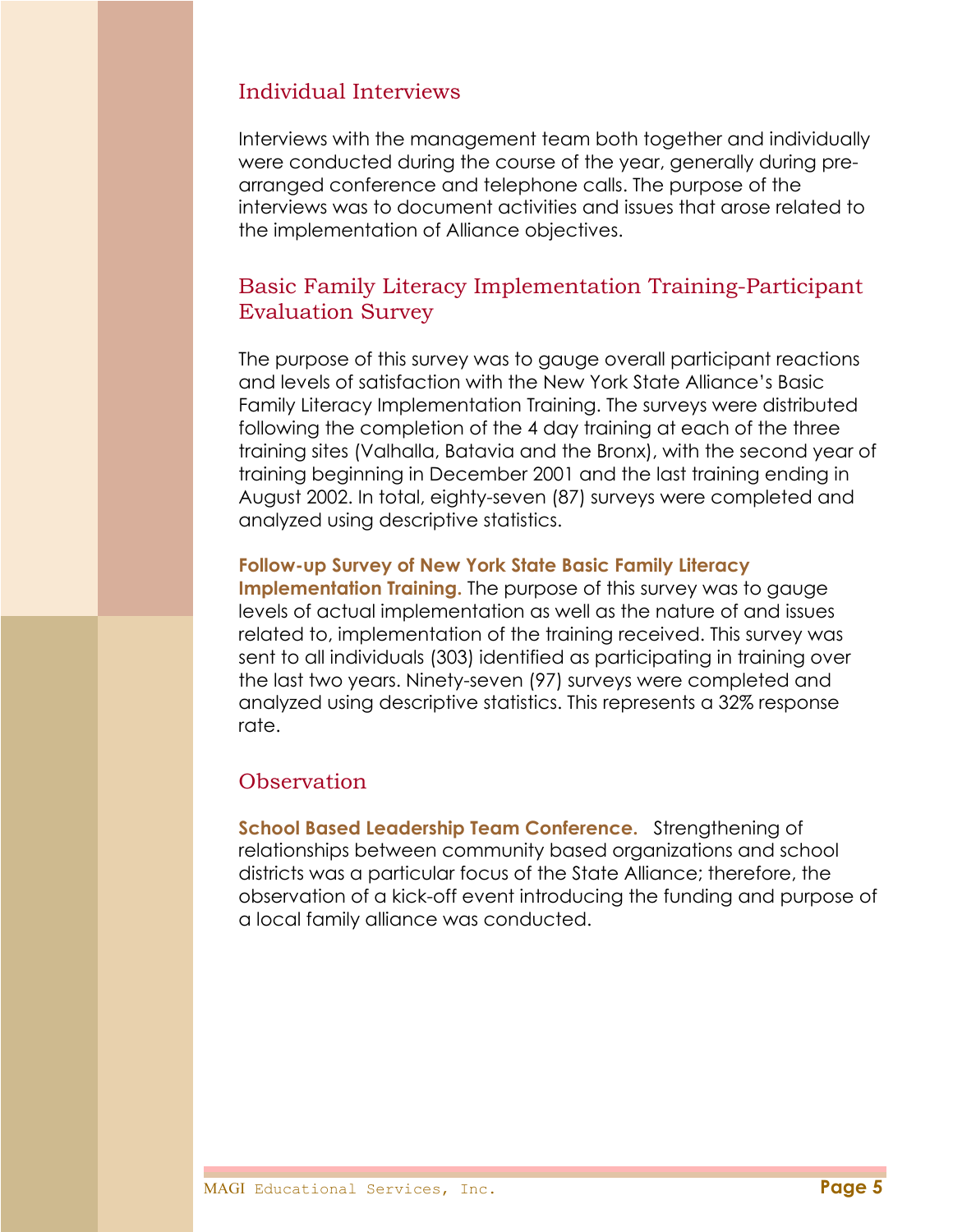

# **Findings**

I. What progress has been made in improving the quality of family literacy services through training and the implementation of performance indicators?

# Basic Family Literacy Implementation Training

Critical to accomplishing the Alliance goal of improving the quality and quantity of family literacy services in New York State is the development of a continuum of training opportunities for providers and collaborators of family literacy services. Discussed in the First Year Evaluation Report, the Alliance continues to be successful in offering a statewide series of 4 day Basic Implementation Training sessions using the National Center for Family Literacy materials and the New York State Basic Implementation Training Participant Manual and companion Trainer's Guide. In addition to the four training sites offered in 2001, training in 2002 was offered at three sites; Valhalla, the Bronx, and Batavia. Participants completed surveys at each of the sites that probed their satisfaction with, and their intended uses of, the training and materials they received. Below are results of the survey.

### *Overall, the training continues to be rated very highly.*

Results of the Year 2 training survey administered at all three sites indicated that participants were clearly satisfied with the Basic Family Literacy Implementation Training they received. This is reflective of the very positive results found last year as well. The results in **Figure 1** show that 85% to 100% of the participants (N=87) responded "good" or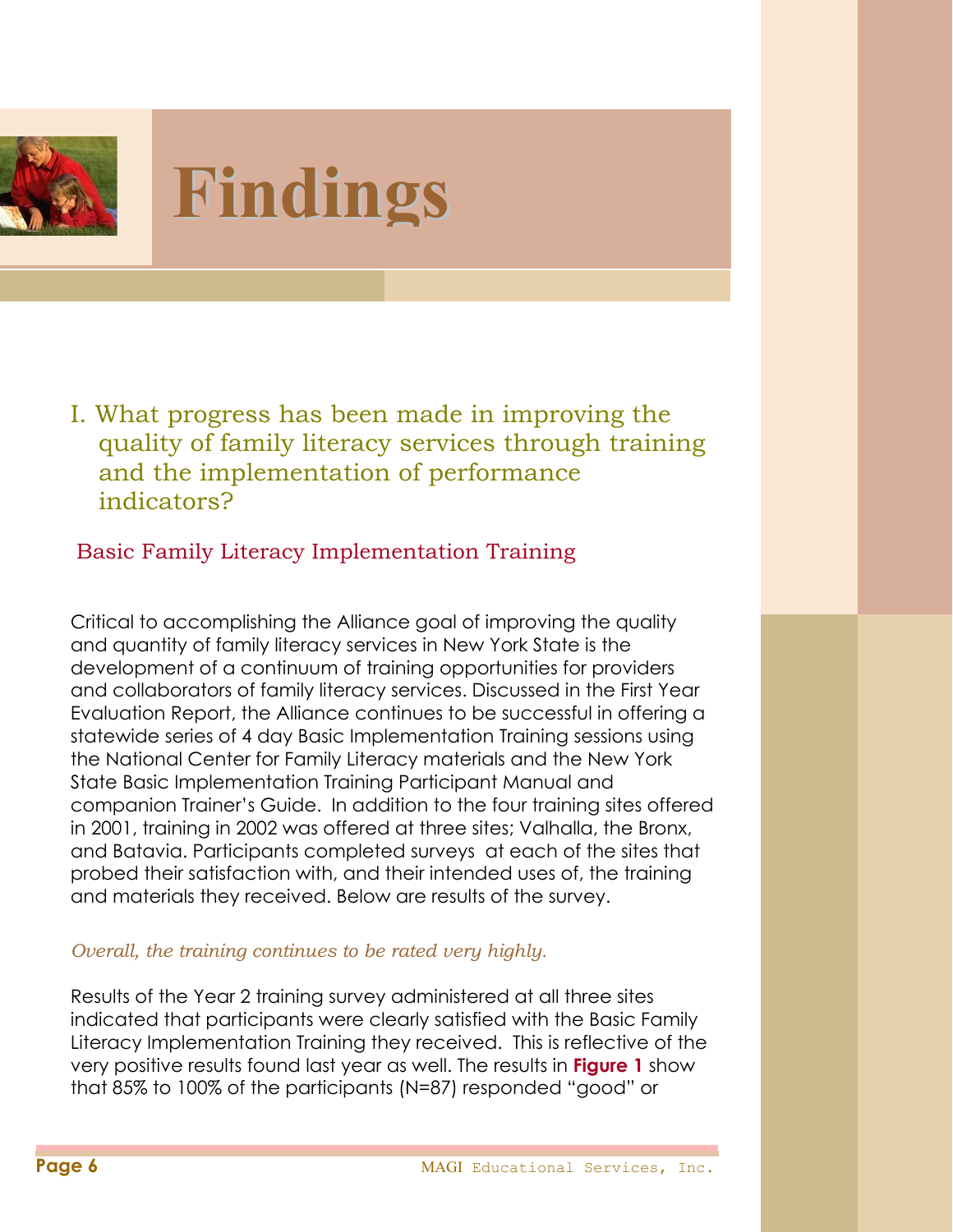"excellent" when asked to rate particular aspects of the training. On a scale of 1 to 5, with 1 being poor and 5 being excellent, the mode score for these same variables was 4.7.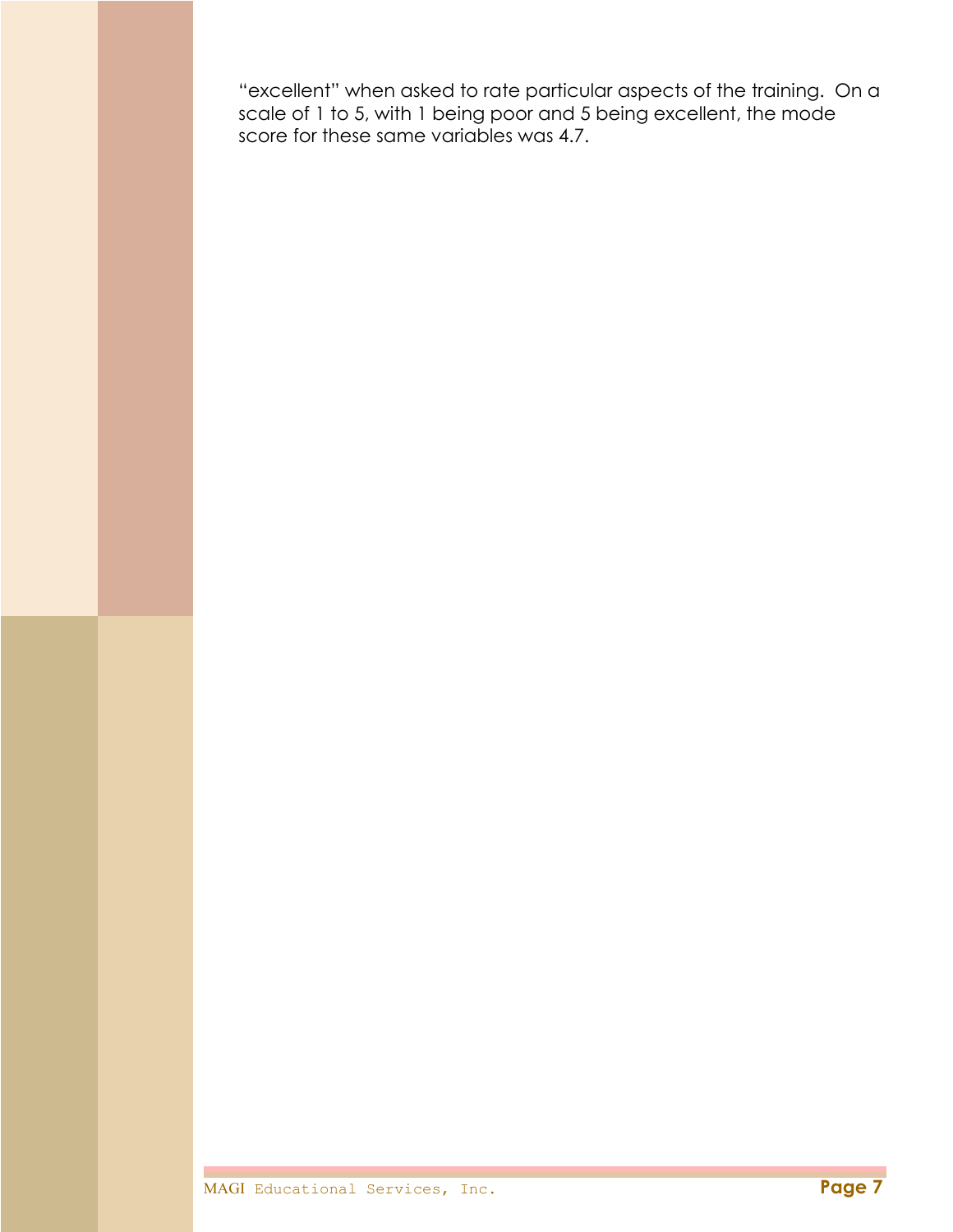### **Figure 1 Participant Ratings of Particular Aspects of Training (N=87)**

| <b>Aspects of Training</b>                       | % Rating<br>"Good/Excellent" |
|--------------------------------------------------|------------------------------|
| + The quality of trainers                        | 100%                         |
| + Achievement of stated goals of the<br>training | 99%                          |
| + The materials used in the training             | 99%                          |
| + The overall usefulness of the training         | 95%                          |
| + How well the training met your<br>expectations | 93%                          |
| + The pace of the training                       | 85%                          |

*\*Source of data: Basic Family Literacy Implementation Training Participant Evaluation Form* 

On a scale of 1 to 5, with 1 being a low rating and 5 being a high rating, the mean rating for trainer's mastery of the subject as well as clarity of the presentation was 4.8, indicating very high levels of satisfaction.

These positive findings are also reflected in participants' reported intentions to:

- + implement what they have learned (100% very likely/likely to implement), and
- + recommend the training to a colleague (100% very likely/likely to recommend)

Further,

- + almost three-quarters of participants (72%) reported that they had made connections at the training with other potential collaborators in their community;
- + 90% of respondents felt the training did a good or excellent job at addressing individual organizational needs; and
- + 96% of the participants gave the training an excellent or good overall rating.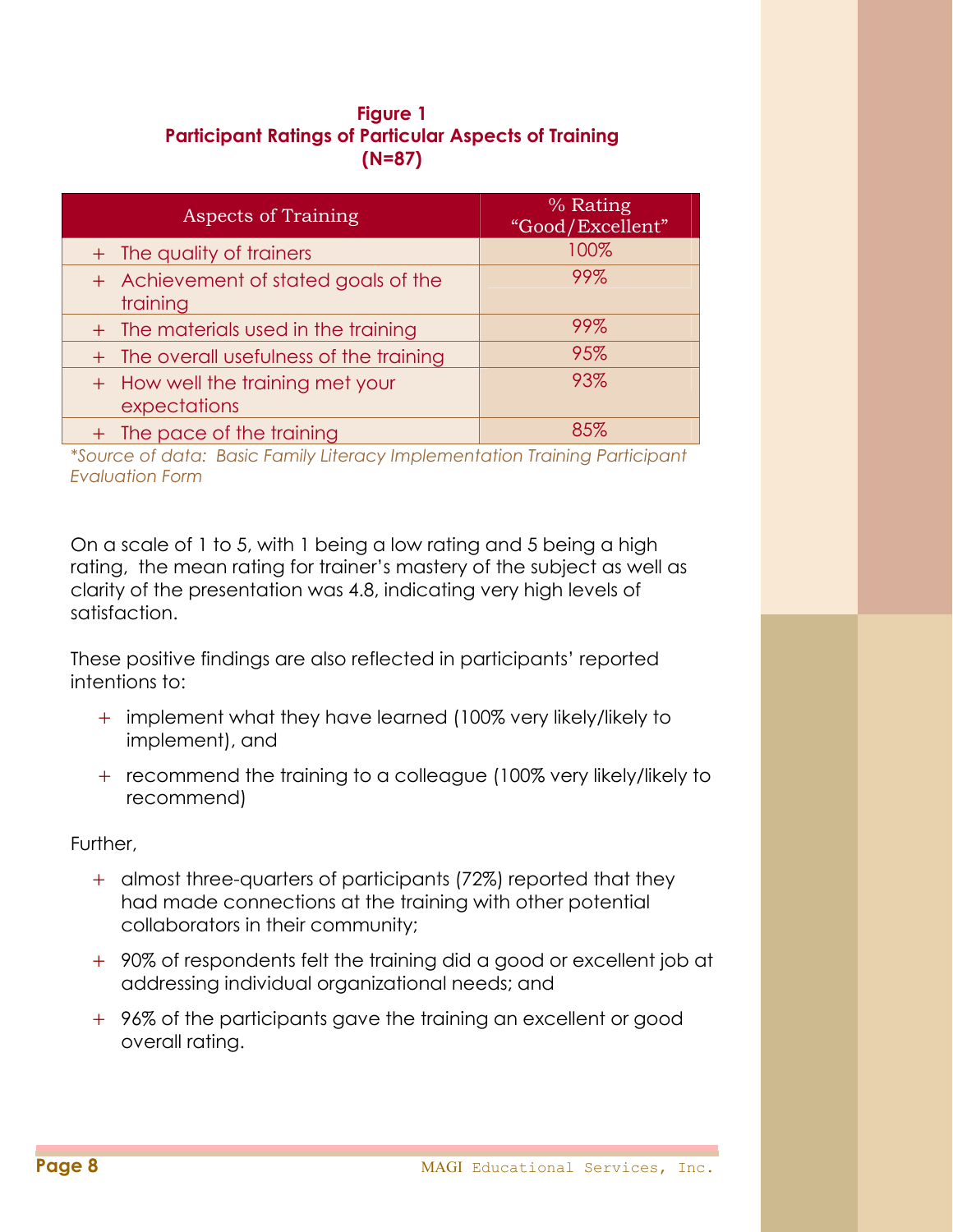A significant goal and achievement of the New York State Alliance was the development of training materials to support and reinforce the Basic Training program. A cornerstone of the Basic Training is the training manual, "A Comprehensive Approach to Family Literacy: New York State Guide for Program Development." **Figure 2** includes questions and responses pertaining to the training materials received: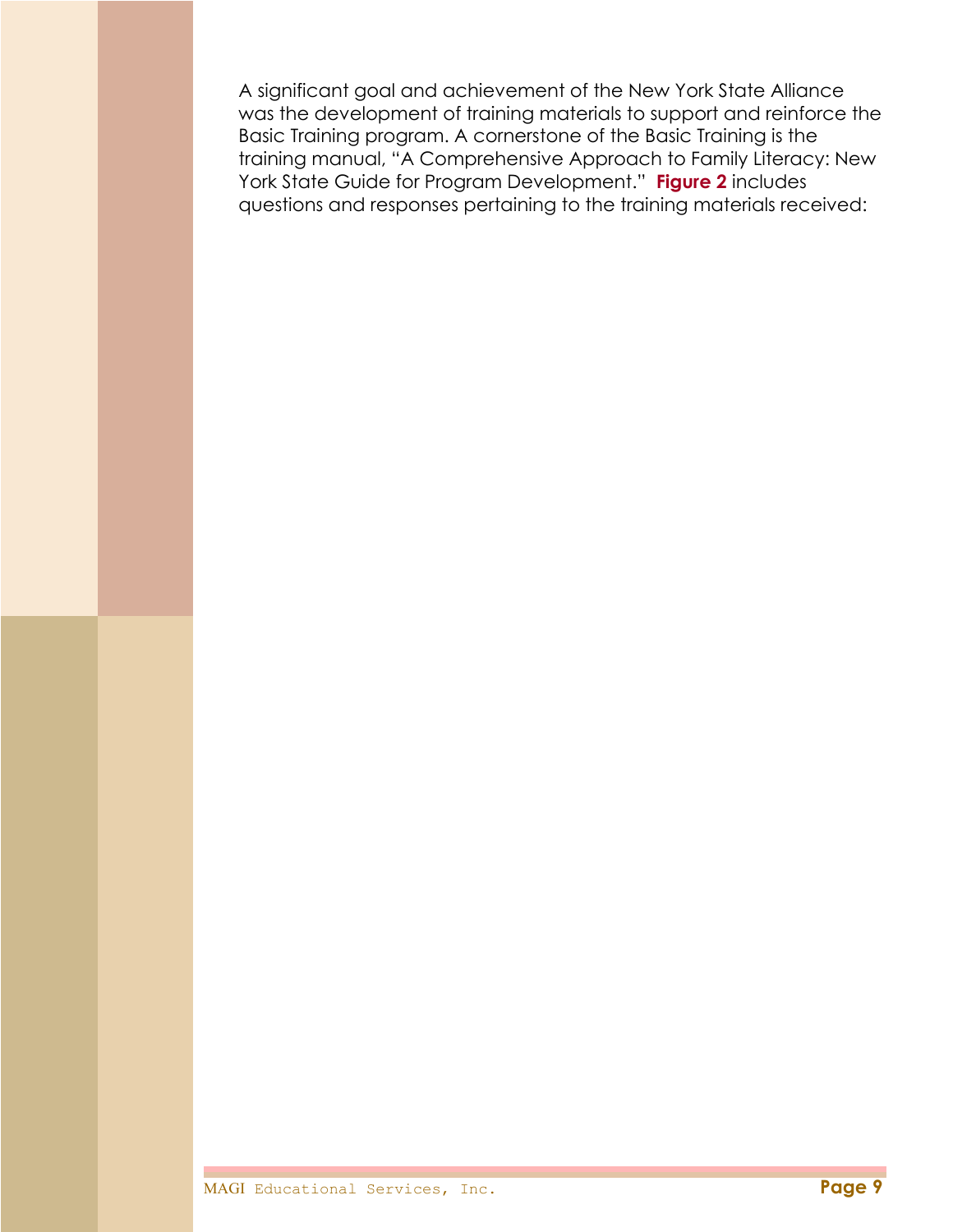### **Figure 2 Participant Perception of New York State Family Literacy Training Materials (N=87)**

| Perception About<br><b>Training Materials</b>                               | % Rating<br>"Good/Excellent" |
|-----------------------------------------------------------------------------|------------------------------|
| + How well did the materials match the<br>training you received?            | 98%                          |
| + How useful did you find the materials?                                    | 95%                          |
| + Please rate the content of the<br>materials                               | 94%                          |
| + How useful do you think the materials<br>will be in your day-to-day work? | 87%                          |

*\*Source of data: Basic Family Literacy Implementation Training Participant Evaluation Form* 

Participants were asked what they would like to see added to the New York State supplement materials. Among their suggestions: 1) additional activity ideas in each of the four components, 2) focus on special needs populations and home visits, 3) evaluation planning, 4) literacy assessment, 5) collaboration strategies, 6) program management and administration, 7) additional materials (i.e. videos, handouts, websites), 8) follow-up training, and 9) research on family literacy.

Asked what aspects of the training they think they will implement, comments varied from staff development, brain research, integration of all components, parent/child interactive literacy, team planning, recruitment ideas, standards and learning experiences, evaluation planning, and use of lessons and the manual. As one participant commented, "To be honest, everything."

Asked what features of the training they liked best and least, 98% of respondents included comments on what they liked best about the training, while only 41% of respondents included a comment about what they liked least. Among the many features of the training participants reported as liking best were:

- + Trainer's passion, enthusiasm and knowledge
- + Interactive activities
- + Handouts, videos, other materials
- + Meeting other participants; expanding networks, sharing ideas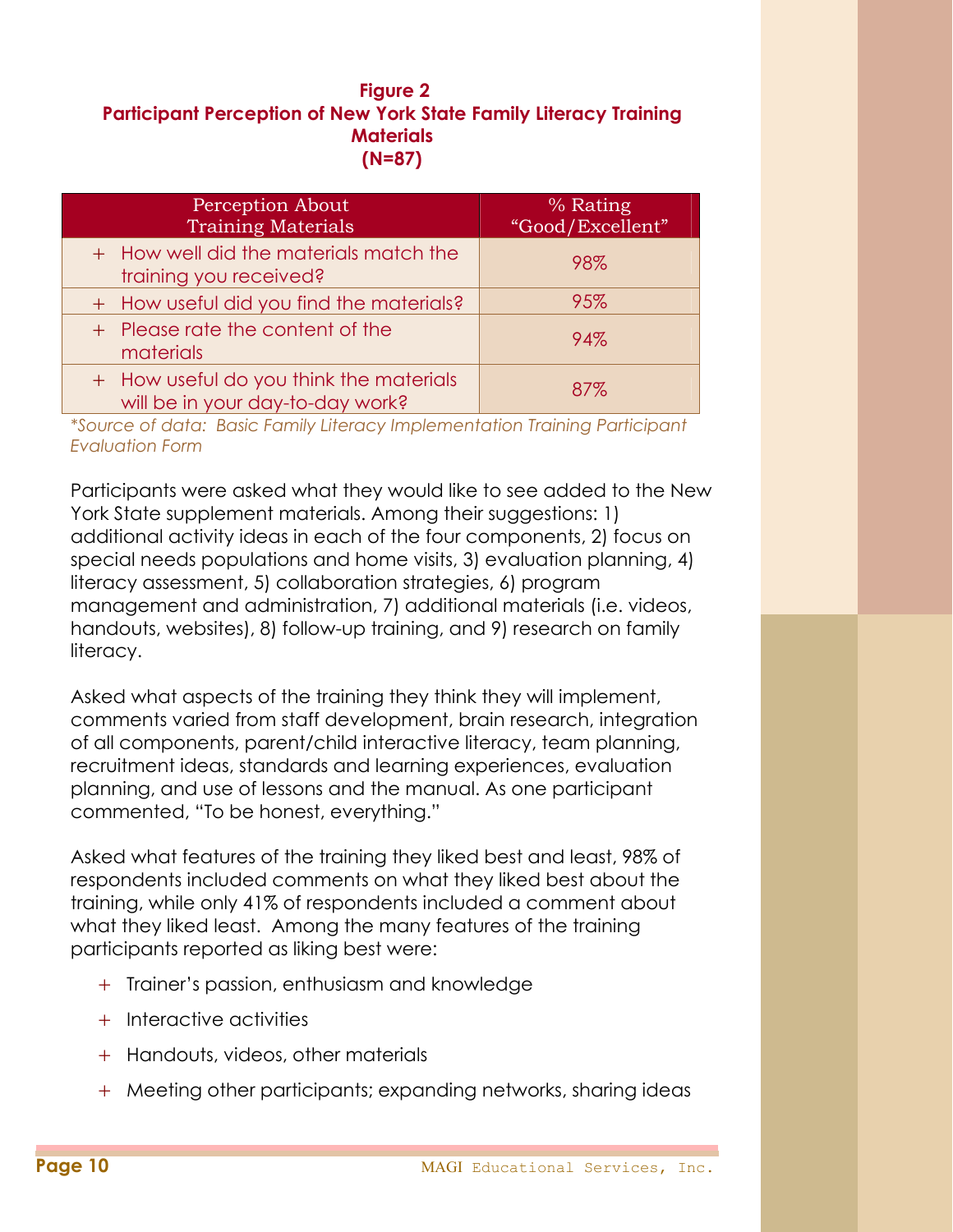- + Variety of ideas for activities, lesson planning and meeting NYS standards
- + Balance of theory and practice
- + Learning about NYS standards

Responding to what they liked least about the training, participants most often indicated physical accommodations, lengthy training sessions, and "lecture" components. In addition, they noted components of the training that they felt did not pertain to them or in which they had previous training. One respondent indicated concern about promoting standardized testing over assessing individual needs of students.

To improve the training, participants suggested specific areas of interest including:

- + adding information on special needs children,
- + providing follow-up training and more frequent training,
- + allowing for collaboration of those working in the same area,
- + coordinating NYS and National Center for Family Literacy (NCFL) materials into single manual,
- + providing more information on Family Literacy research and best practices,
- + information sharing about individual programs, and
- + adding more training in teaching literacy.

In terms of general suggestions, some participants recommended increasing the number of training days to slow the pace and provide more time for processing, while others suggested shortening the training. Suggestions also touched on physical accommodations, such as selecting different locations and having smaller training groups.

Comments2 such as those below reflect the views of many of those participating in New York State's Basic Family Literacy Implementation Training:



# **Participants - Cornell Cooperative Extension - Valhalla Training**

*"Trainers please don't stop doing training- you are changing our life and we will change others lives."* 

*"A wonderful job!"*  2 Source of data: Basic Family Literacy Implementation Traiing Participant Evaluation Form

*"Good pace, good mix of video, activities and participation"* 

MAGI Educational Services, Inc. **Page 11** *"Need to get at least parts of this training to other members of the local Alliances for Family Literacy"* 

**P ti i t B T ii**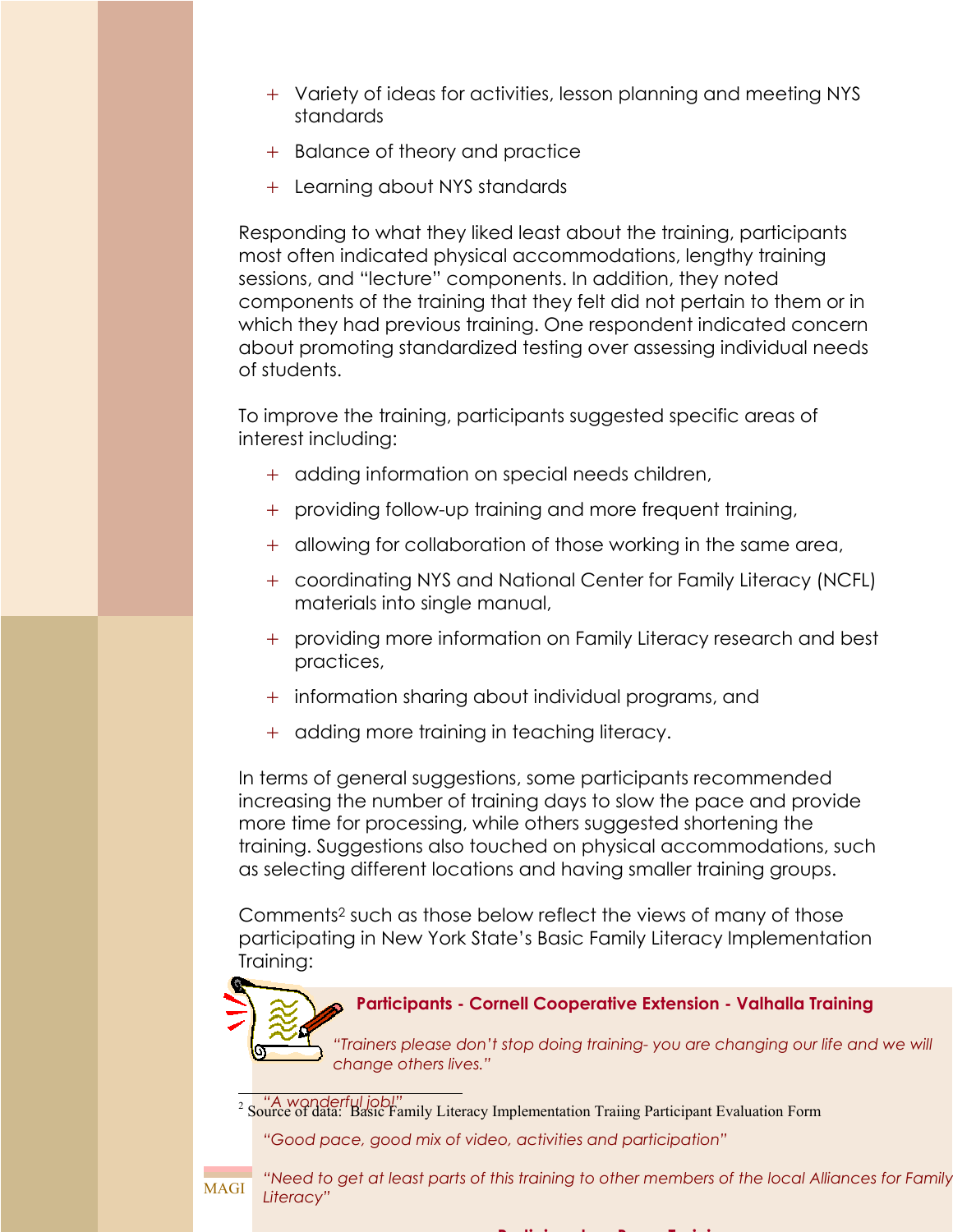**Page 12 MAGI** Educational Services, Inc.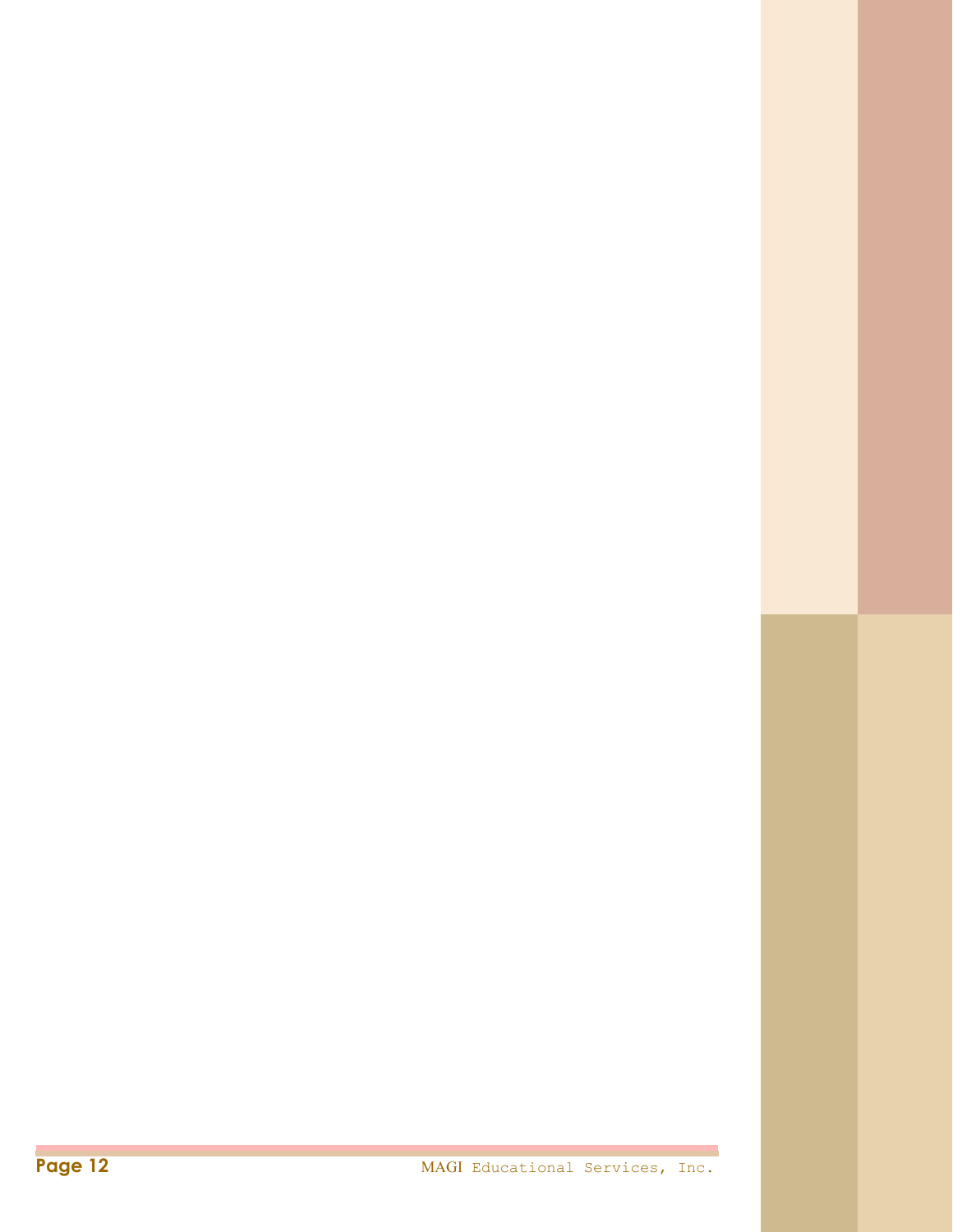

#### **Participants -- Batavia Training**

*"Excellent training! I enjoyed it and learned a lot. I'm looking forward to sharing*  [what I learned] about the training and implementing new ideas and *information. Thank you!."* 

*"I enjoyed working with other agencies."* 

*"I would like to recommend this training to other Family Literacy programs."* 

*"This program should be mandated for all new programs."* 

*"Thank you for sharing your expertise with us. You empower us, we empower families, families*

In focus group interviews with local alliances, feedback on training was very positive with all those who participated extremely enthusiastic about the knowledge they had gained and, in many cases, shared with their agencies. Many commented that it was their involvement with the alliance that precipitated their taking the training; they would not have done so had they not been involved with the local alliance. In one local alliance, some attending the training felt that the areas of cultural diversity and adult education were only touched upon and needed further elaboration. However, during the course of an alliance meeting, they collaboratively decided that through their joint expertise, they could take the initiative to have two of their local alliance members develop and implement training on cultural diversity for their members.

The Alliance is looking ahead to institutionalize the training by recognizing that in order to sustain the training beyond the two-year grant period, the training needs to be housed and administered by an agency other than the State Alliance. The New York State Even Start Program is likely to oversee training in order to free up the State Alliance to focus more on policy.

# Follow-up Evaluation Survey of NYS Basic Family Literacy Implementation Training

In addition to the participant evaluation survey administered on the last day of each training session, a follow-up survey was mailed to all those who had participated in any of the trainings over the two years. While the initial survey probed intentions to use what had been learned from the training, the follow-up survey probed what aspects of the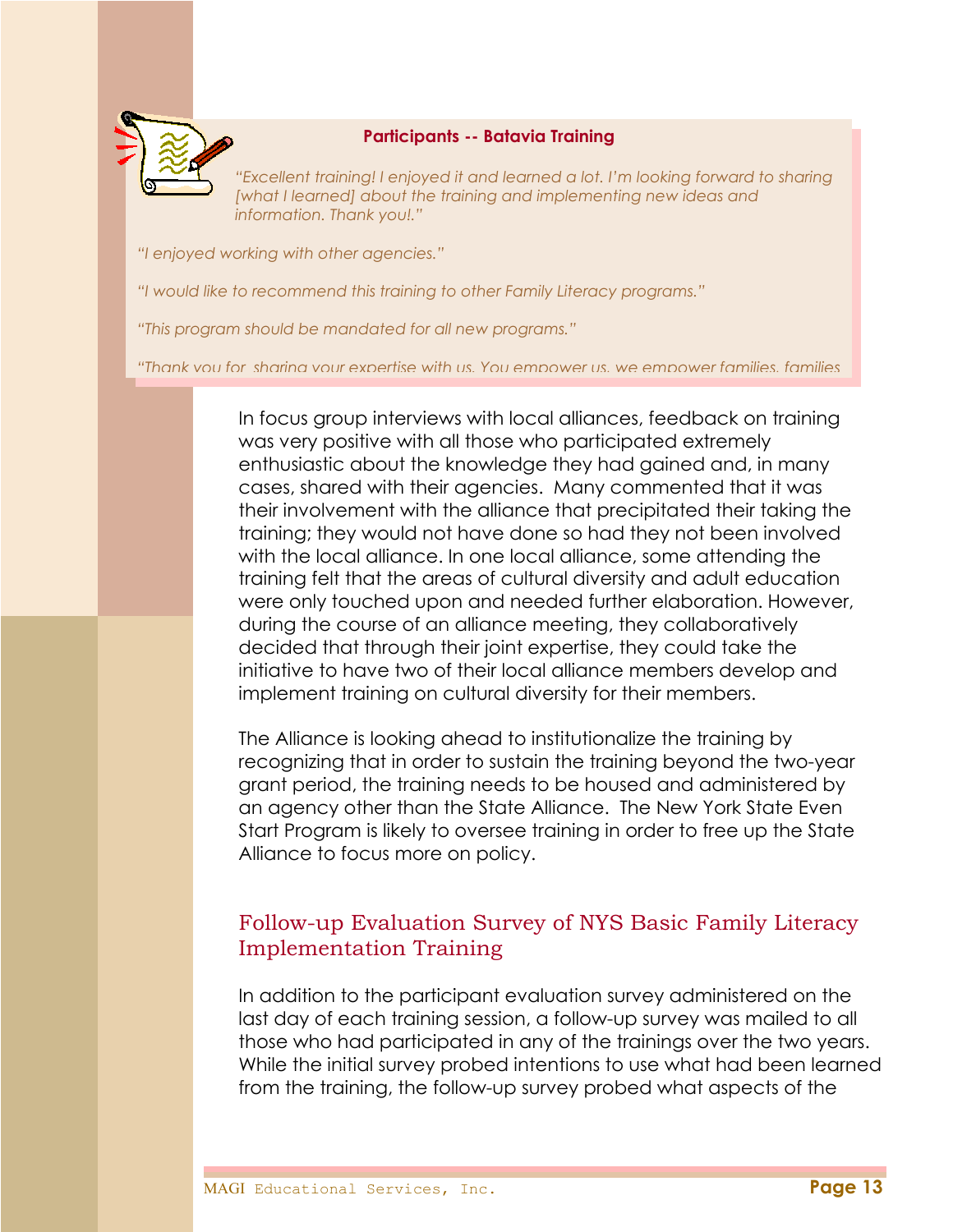training, if any, had actually been implemented, as well as what, if any, changes (such as in knowledge or delivery of services) may have been an outcome of the training received. In addition, survey questions examined the occurrence and nature of participants sharing knowledge and information gained from training with colleagues in the form of staff development.

#### *Participant Work Environments*

An analysis of the work environments of participants reveals a broad range of participation (**Figure 3**). This reflects an intentional effort to expand the literacy audience to reflect the comprehensive view of family literacy and the diverse environments in which it needs to be effectively implemented. The diversity of participants also reflects the intention of creating training environments where human service professionals from divergent work environments can meet and make connections with potential collaborators.

#### **Figure 3 Work Environments of the Respondents to the Follow-up Survey of the New York State Basic Family Literacy Implementation Training (N=97)**

| <b>Work Environments</b>                      | % of Respondents |
|-----------------------------------------------|------------------|
| Even Start<br>$^{+}$                          | 62%              |
| <b>Adult Education</b><br>$^{+}$              | 48%              |
| <b>Parenting Education</b><br>$\pm$           | 37%              |
| <b>Early Childhood</b><br>$+$                 | 34%              |
| Pre-Kindergarten<br>$+$                       | 20%              |
| <b>Elementary Education</b><br>$\pm$          | 15%              |
| <b>Head Start</b><br>$+$                      | 13%              |
| <b>Family Services Organization</b><br>$^{+}$ | 12%              |
| Other<br>$^{+}$                               | 12%              |
| <b>Childcare Center</b><br>$^{+}$             | 9%               |
| Pre-school/Nursery School<br>$^{+}$           | 8%               |
| <b>Family Care Center</b><br>$+$              | $6\%$            |
| After-school Program<br>$^{+}$                | $6\%$            |
| Middle/Intermediate School<br>$+$             | 3%               |
| <b>High School</b><br>$\pm$                   | 3%               |
| <b>State Agency</b><br>$\pm$                  | 3%               |
| <b>School District Office</b><br>$+$          | 3%               |
| <b>Post-Secondary Education</b><br>$\pm$      | $1\%$            |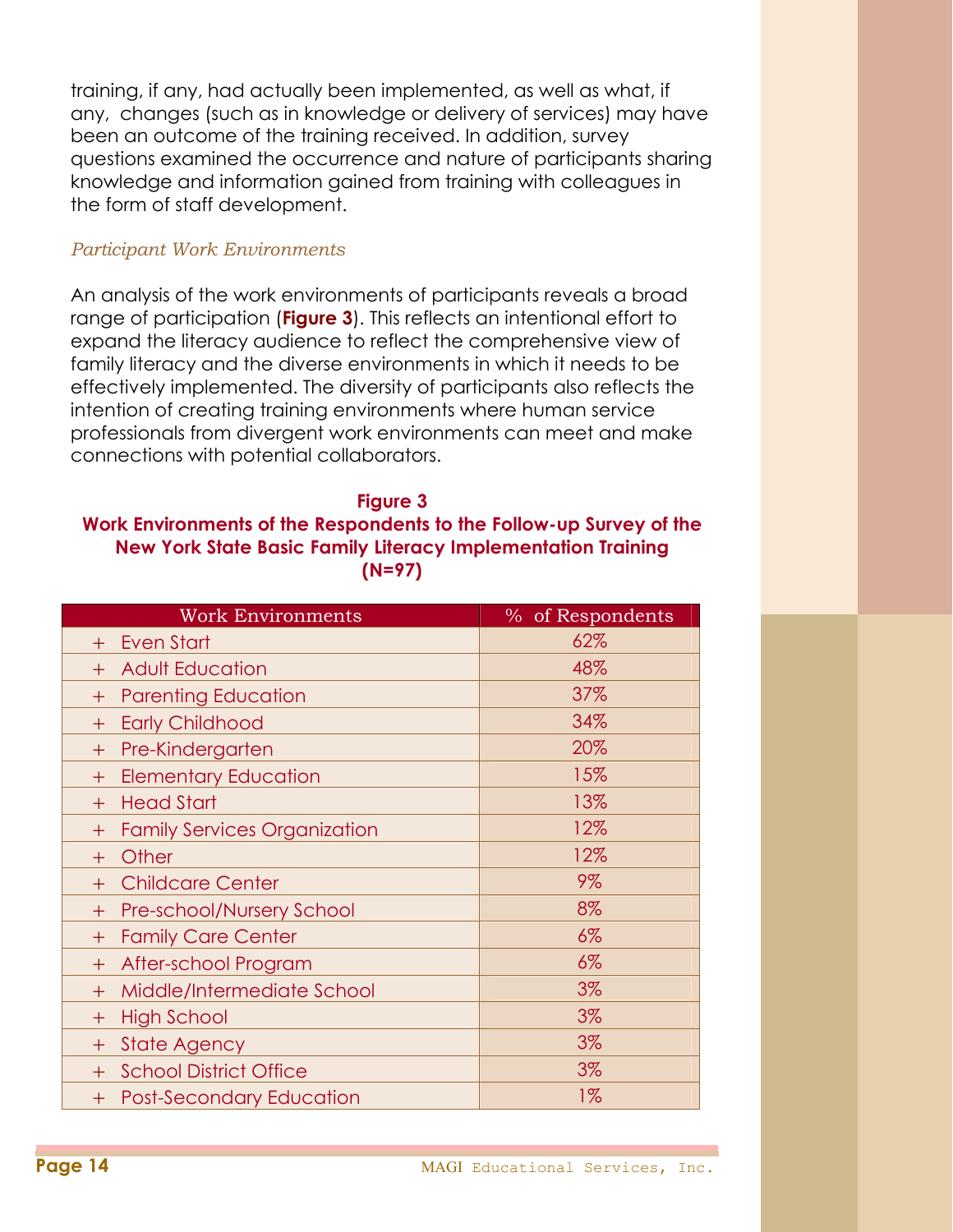*\*Source of data: Follow-up Survey of the New York State Basic Family Literacy Implementation Training* 

*\*\* Participants' work environments often provide multiple sources; therefore, more than one response was selected, yielding a total of more than 100 per cent.*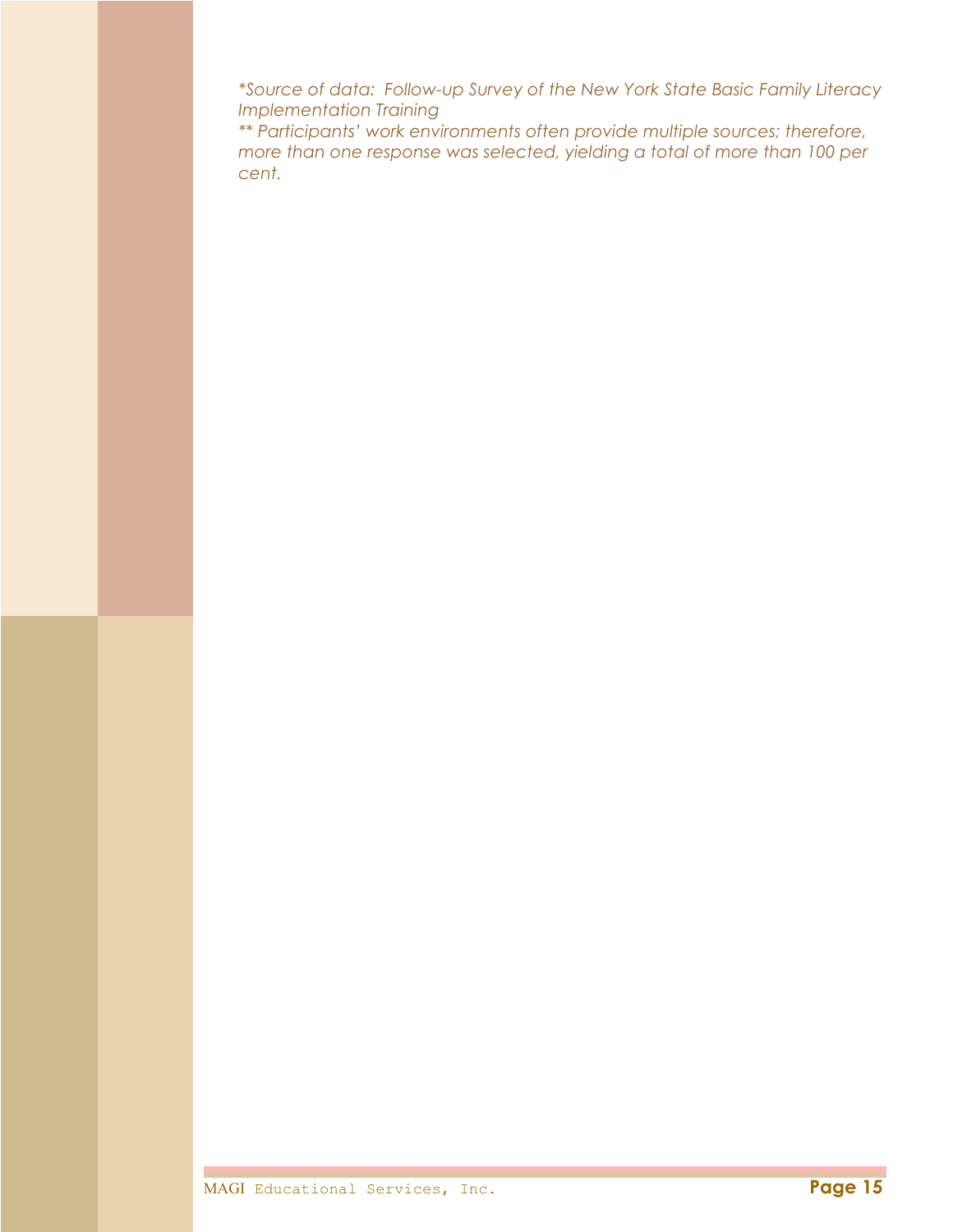# Changes in Quality and Quantity of Family Literacy **Services**

Survey results indicate that training had a direct impact on changes in the quality and quantity of family literacy services, a clear objective of the New York State Alliance for Family Literacy.

While 100% of respondents indicated that they have implemented or incorporated what they learned about family literacy into their work, 96% indicated implementing what they learned "often" or "sometimes" (see **Figure 4**).

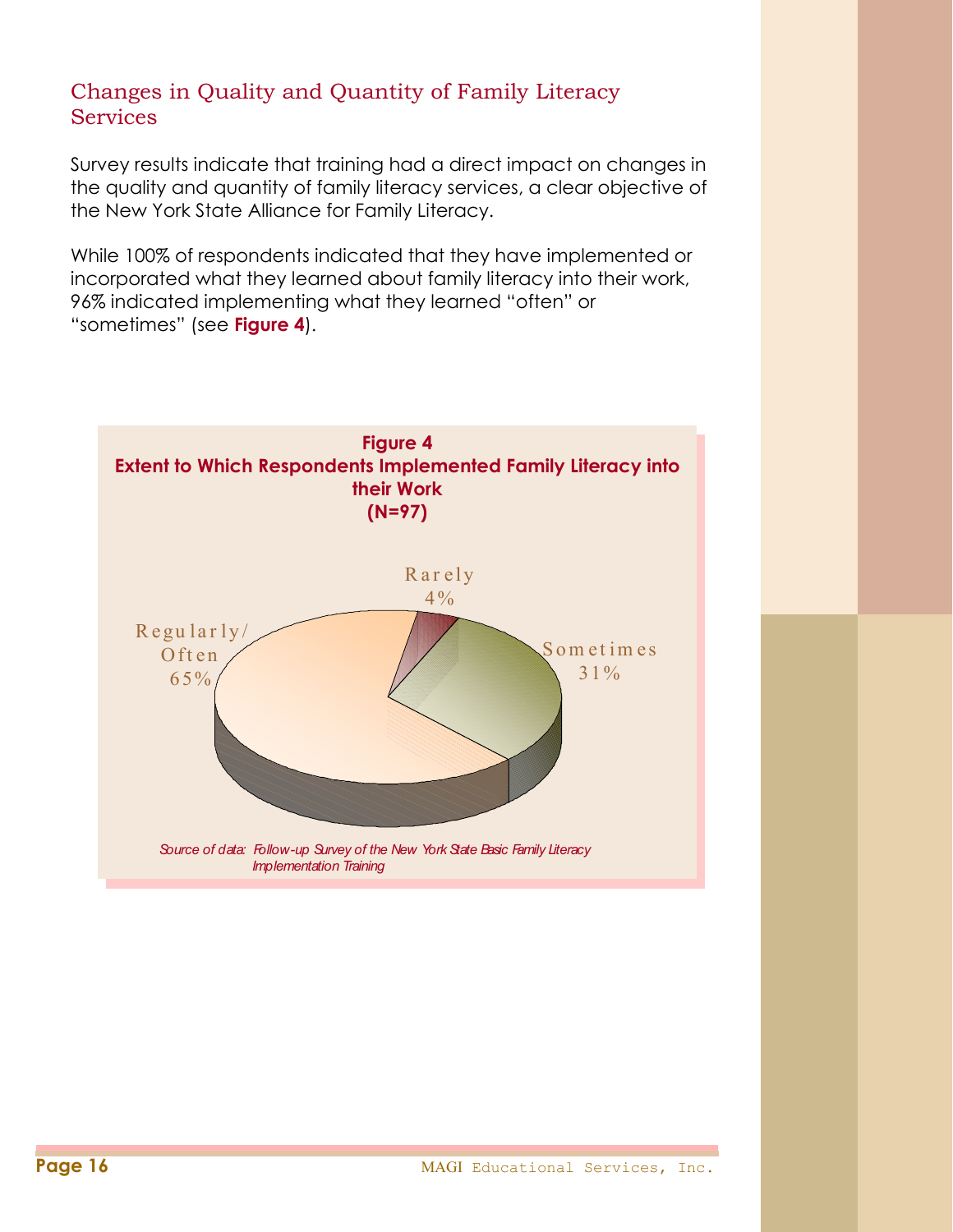**Figure 5** shows the wide range of areas of family literacy in which respondents implemented activities/strategies/ideas from the training they received:

#### **Figure 5**

### **Areas of Family Literacy in Which Respondents Implemented Activities/Strategies/Ideas Learned in Training (N=97)**

| <b>Areas of Family Literacy</b>                    | % of Respondents |
|----------------------------------------------------|------------------|
| + Parent-Child Interactive Literacy                | 71%              |
| <b>Parenting Education</b><br>$\pm$                | 67%              |
| <b>Adult Education</b><br>$+$                      | 66%              |
| Integration of the Components<br>$\pm$             | 61%              |
| <b>Children's Education</b><br>$+$                 | 60%              |
| <b>Collaborations with Other Agencies</b><br>$\pm$ | 51%              |
| <b>Staff Development</b><br>$^{+}$                 | 35%              |
| <b>Collaborations with Schools</b><br>$^{+}$       | 30%              |
| <b>Recruitment of Families</b><br>$+$              | 29%              |
| <b>Retention of Families</b><br>$^{+}$             | 29%              |
| <b>Transition of Families</b><br>$+$               | 21%              |
| Evaluation of Strategies<br>$^{+}$                 | 14%              |
| <b>Funding Opportunities</b><br>$^{+}$             | 12%              |
| <b>Planning Future Activities</b><br>$+$           | 2%               |

*\*Source of data: Follow-up Survey of the New York State Basic Family Literacy Implementation Training* 

+ The areas most frequently implemented by training participants included the four basic components of family literacy and the integration of those components. In addition, over half (51%) of the participants used activities, strategies or ideas in collaborations with other agencies.

An indication of the effectiveness of a training program is not only the way the new learning is put into practice but also the dissemination of learning to others who may then put their new knowledge into practice, spreading awareness of and knowledge about family literacy into a wider circle beyond the initial participants.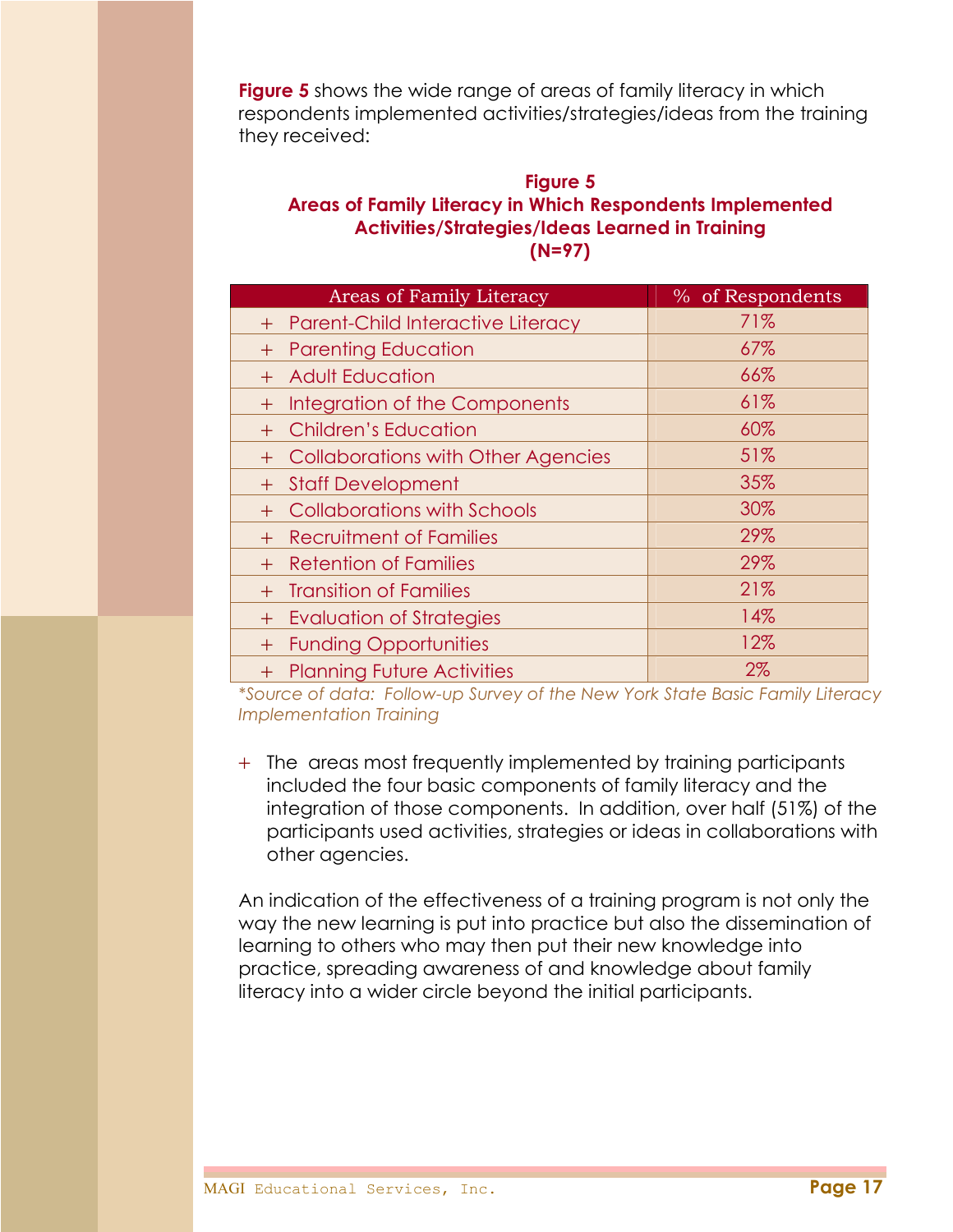Results indicate that 60% of respondents shared knowledge and/or utilized resources from the training sessions to, in turn, provide staff development training . **Figure 6** provides a breakdown of the ways in which staff development activities (as an outgrowth of the Basic Family Literacy Implementation Training) were implemented:



- + Handouts were not frequently used in staff development activities (40%), followed by the use of the Federal definition of family literacy (35%).
- + 99% of respondents indicated changes in the quality and/or level of family literacy services provided as a result of their training.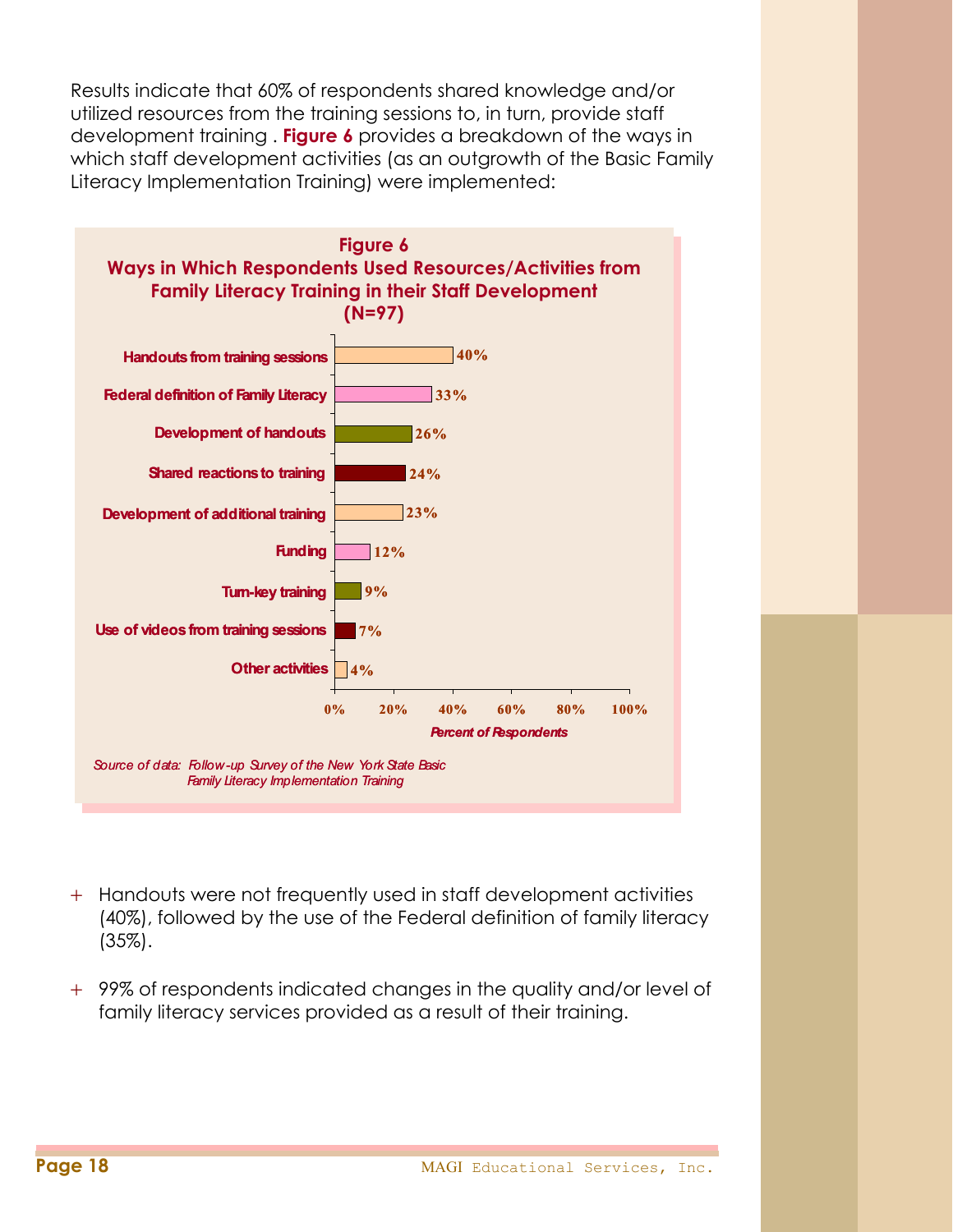**Figure 7** describes respondents perceived changes in the level and quality of family literacy services provided as a result of training:

#### **Figure 7**

#### **Perceived Changes in the Quality and/or Level of Family Literacy Services Provided as a Result of Training (N=97)**

| <b>Perceived Changes</b>                                                                                              | % of Respondents |
|-----------------------------------------------------------------------------------------------------------------------|------------------|
| + The training has increased my ability<br>to provide quality family literacy<br>services                             | 70%              |
| + My agency has collaborated or plans<br>to collaborate with other agencies in<br>offering family literacy services   | 55%              |
| + I am a family literacy provider and my<br>effectiveness in implementing family<br>literacy activities has increased | 51%              |
| + My agency thinks about literacy more<br>comprehensively now as involving all<br>members of the family               | 46%              |
| + My agency mandates have been<br>changed to include family literacy<br>services                                      | $8\%$            |
| + The training hs not changed the<br>quality of family literacy services I<br>provided                                | $1\%$            |

*\*Source of data: Follow-up Survey of the New York State Basic Family Literacy Implementation Training*

+ More than two-thirds of the respondents (70%) indicated that the training allowed them to improve the quality of family literacy series they offered.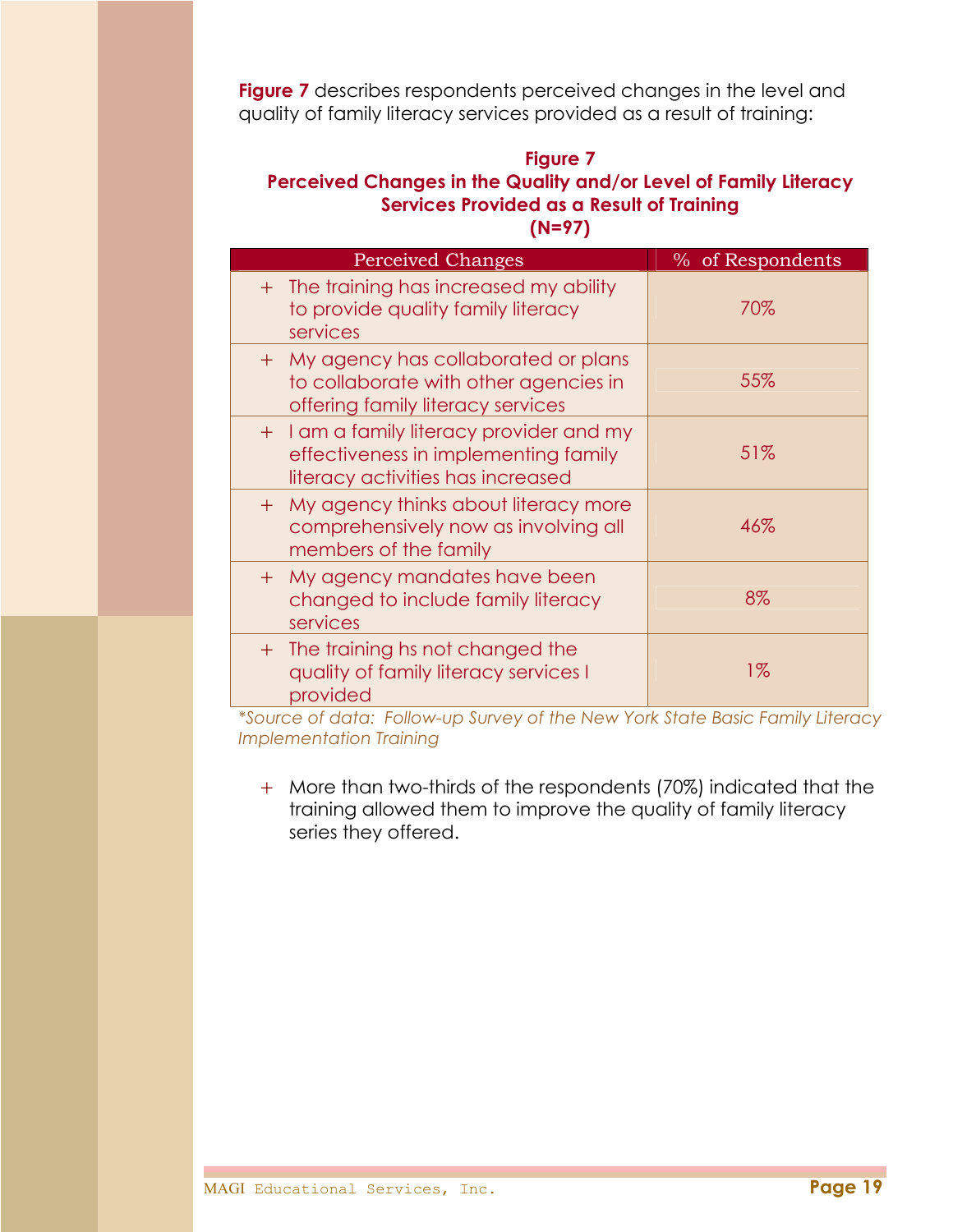Nearly three-quarters of respondents (72%) responded affirmatively to the question, *"Has the training changed the way you provide services?"* and explained*:*



"*I am new to the program so the training was very important and necessary for* 

*"I collaborated with another agency and culled a Family Literacy 6 week program. It was very successful and we plan on continuing to run the program in the Fall and again in the Spring."* 

*"I have more "tools" in my "tool kit" and new and increased ways of using them."* 

*The services I offer[now] are more comprehensive."* 

*[I am] More alert to Family Literacy issues."* 

*It helped me to increase the intensity of services offered and provided an excellent base for understanding and expanding Family Literacy Services."* 

We now know how to successfully integrate the four components to do a quality home *visit."* 

*I find ways to incorporate all Even Start components whenever I plan and implement family activities.".* 

*Much more aware of the importance of literacy in all parts of life: 1) Formed a program plan for Family Literacy; 2) Formed collaborations with other agencies; 3) Wrote atherhood/Early Literacy Grant 4) Provided staff development and Literacy competition."* 

*It enables us to understand the essentials and create a Family Literacy vision and plan which we were then able to fund through Even Start "*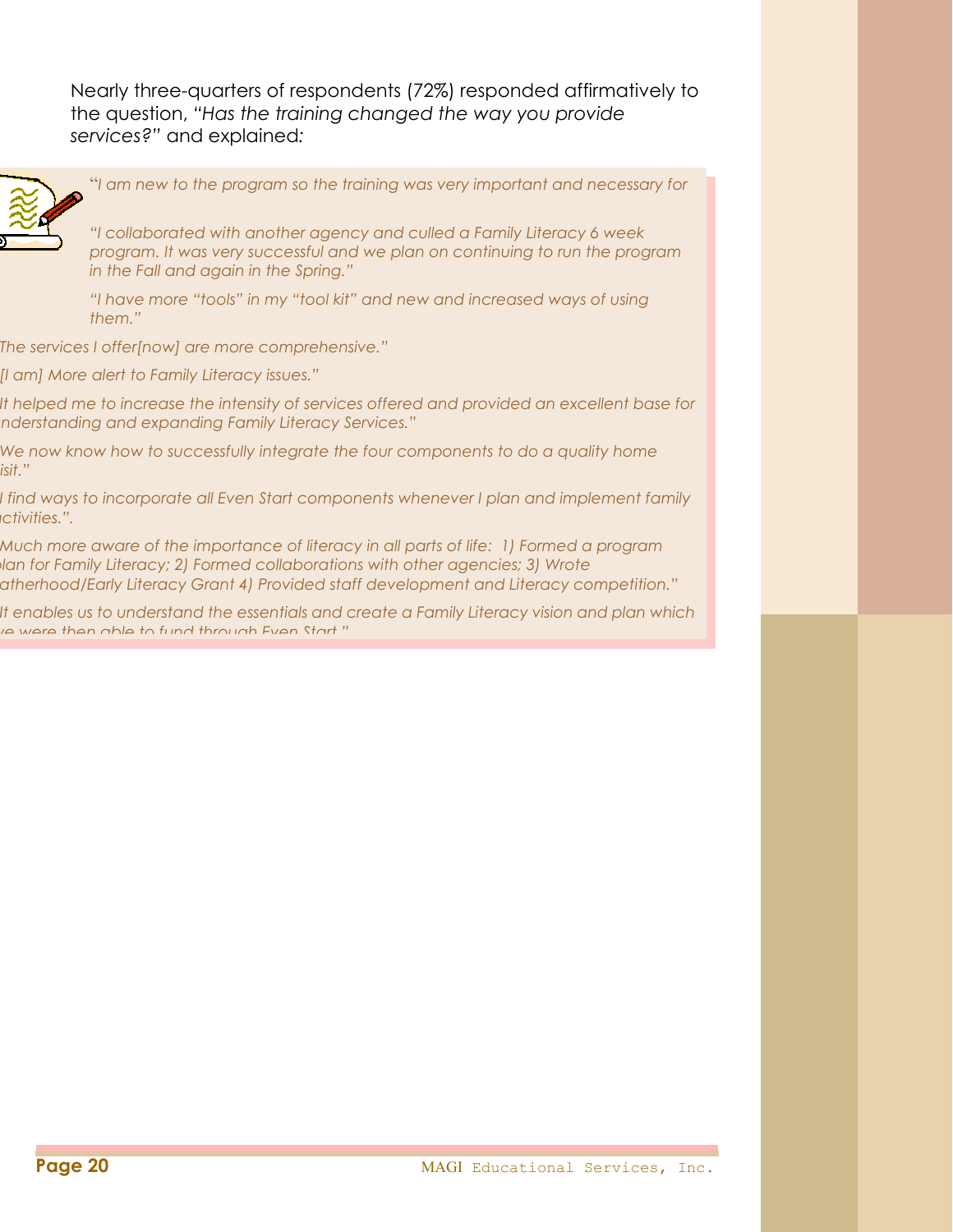# Obstacles to Implementation

In assessing factors that may have restricted or hindered usage of family literacy practices, the three most frequently cited responses included: time/scheduling proglems (39%), lack of parent/community support (19%), and lack of trained staff (15%). (See Figure 8.)



Respondents were also asked about areas of family literacy in which they would like to receive more training. More than half the respondents (53%) identified areas of interest for additional training. Responses reflected an interest in both theory and practice of family literacy, including ways to incorporate family literacy into a host of educational programs (i.e., GED, after school, home-based, writing, staff development, an overview of research on reading and brain development, strategies to motivate parents, teachers and administrators to participate in family literacy activities, administrative areas (i.e., record keeping, time management), strategies and procedures for evaluation, and updates on new developments.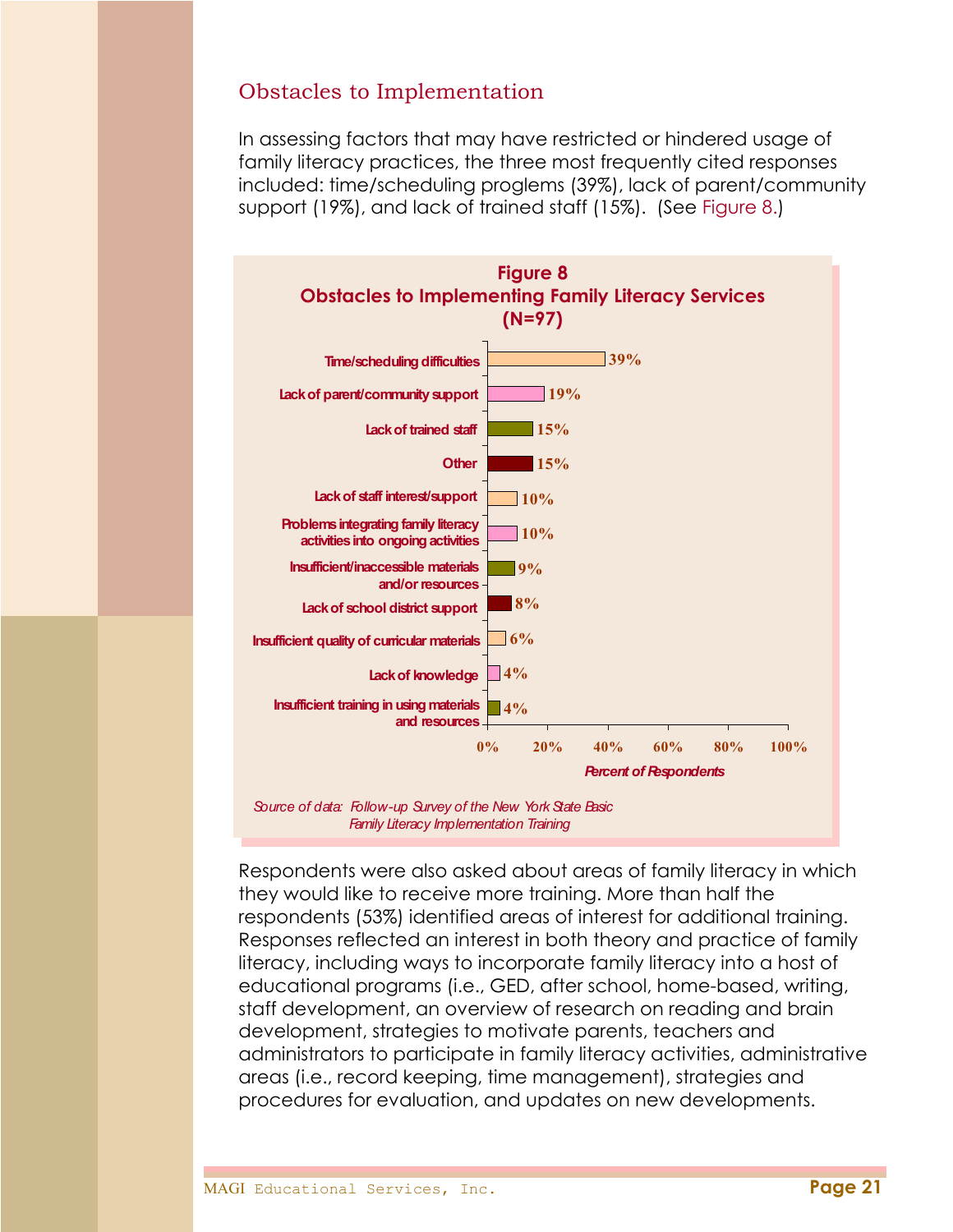Other suggestions included more training in working with beginning English Language Learners, ways to incorporate family literacy in the training of family child care providers, strategies for working with multiple needs families- substance abuse, domestic and community violence and ways to work with collaborators whose program requirements are in conflict with Even Start requirements.

# Implementation of Performance Indicators

The performance indicators were developed by the New York State Even Start program with input from a committee from the New York State Alliance for Family Literacy. All funded Even Start programs in New York State are required to use the indicators. At the end of the program year, data is sent to the State Even Start Director. Programs are then expected to use the data in their continuous improvement plans.

II. What progress has been made in strengthening and expanding family literacy through the creation and development of local family literacy alliances?

# The Need

In order to promote the coordination, expansion, and strengthening of family literacy, a cornerstone of the NYS Alliance is to fund, train and support 10 local family literacy alliances within New York State. (Syracuse, the  $11<sup>th</sup>$  local alliance, joined after funding was awarded). Based upon activities completed during the first year of funding, the Alliance successfully identified and funded the ten local alliances. The importance of providing integrated support services to families in order to assist them has become a common and increasingly important theme in descriptions of family literacy efforts. A goal of establishing local alliances reflects findings that "collaboration among education and human service agencies in local communities has…emerged as a critical element of family literacy in part because of the realization that the process of addressing the literacy needs of parents and children is complex and requires the delivery of multi-faceted services to meet those needs" (Alamprese, 1996).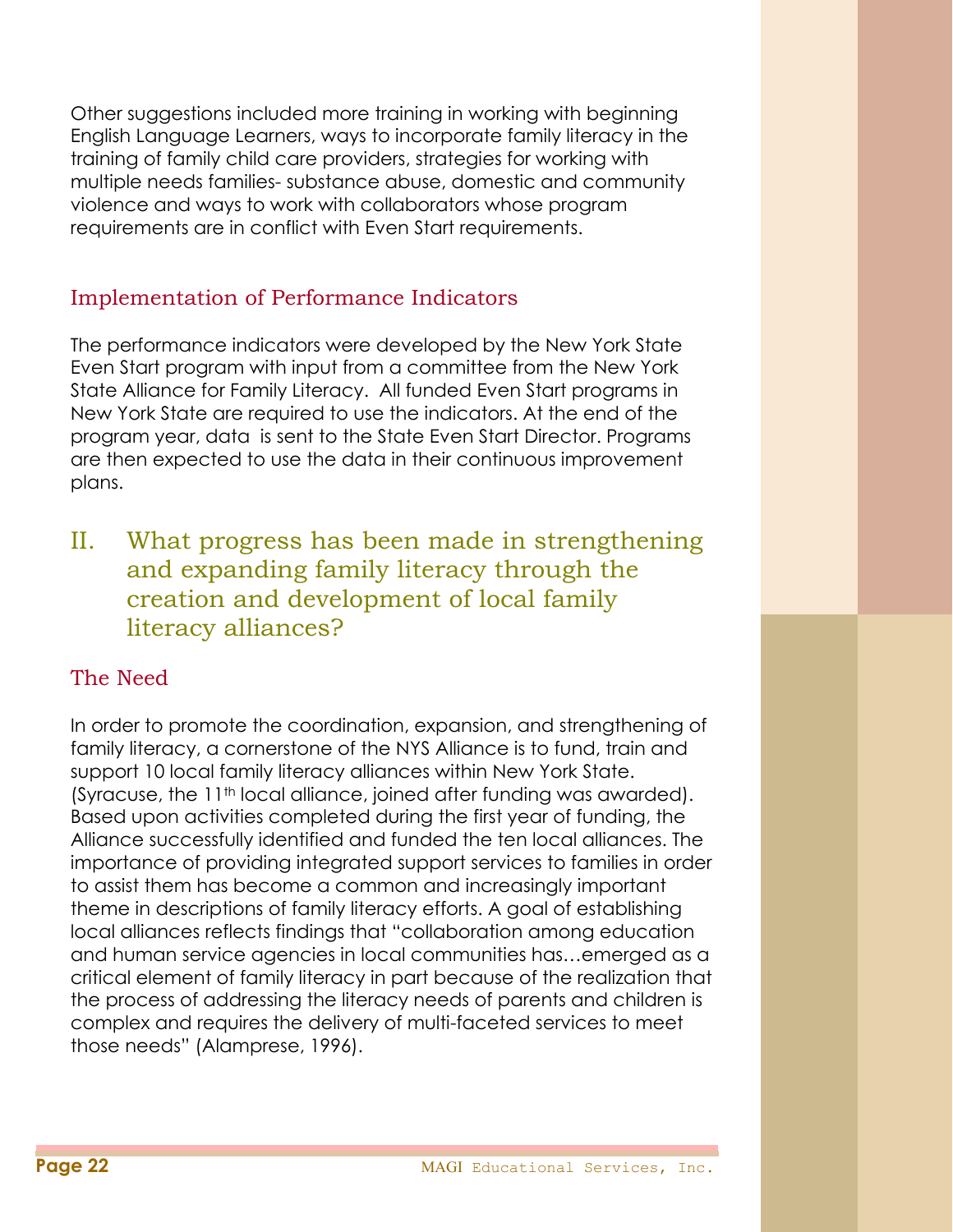# Developing Local Alliances for Family Literacy: Benefits and Challenges

In working together at the state and local levels, collaboration strategies that organizations use to foster relationships as well as the communication structures that are developed and used to sustain those relationships, are important to successful endeavors. Deciding to become a member of an alliance involves identifying the costs and benefits of involvement.

Through an analysis of focus group interviews with local alliances, the benefits and challenges of working to strengthen family literacy services, as well as working collaboratively both locally and on the state level, were identified.

#### *Benefits Gained Through Collaboration*

Based on a content analysis of focus group interviews and individual follow-up interviews, benefits have far outweighed challenges, as members participating in each of 6 focus groups unanimously expressed how much they had gained personally and professionally from the collaborations including:

- + new networks of service providers;
- + increase the number and variety of agencies /organizations participants are able to refer clients to in regard to literacy and support services;
- + increases in understanding of the scope and availability of community resources;
- + development of new staff training opportunities;
- + collaborative programming; and
- + a wider range of people and agencies with whom to *learn, talk* and get involved in the provision of family literacy services.

## *Challenges and Obstacles to Collaboration*

In regard to obstacles to developing a collaborative local alliance:

+ The majority of local alliances expressed difficulties in getting school districts to actively participate in advocating family literacy practices in their schools and in becoming partners in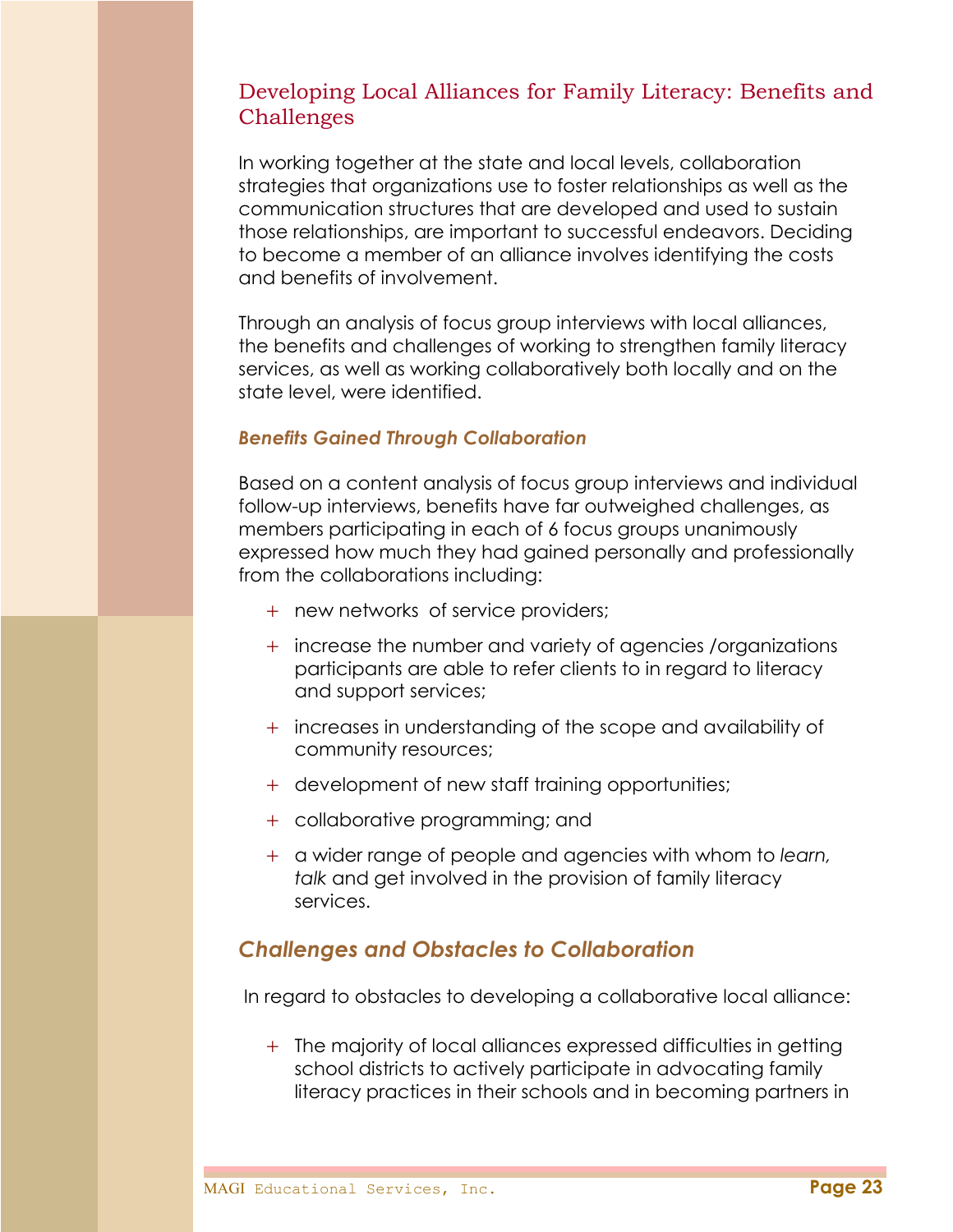the activities of the local alliance. Many attributed these obstacles to a lack of knowledge and understanding by the school district administration of the connection between family literacy activities and variables that impact children's literacy development and academic achievement: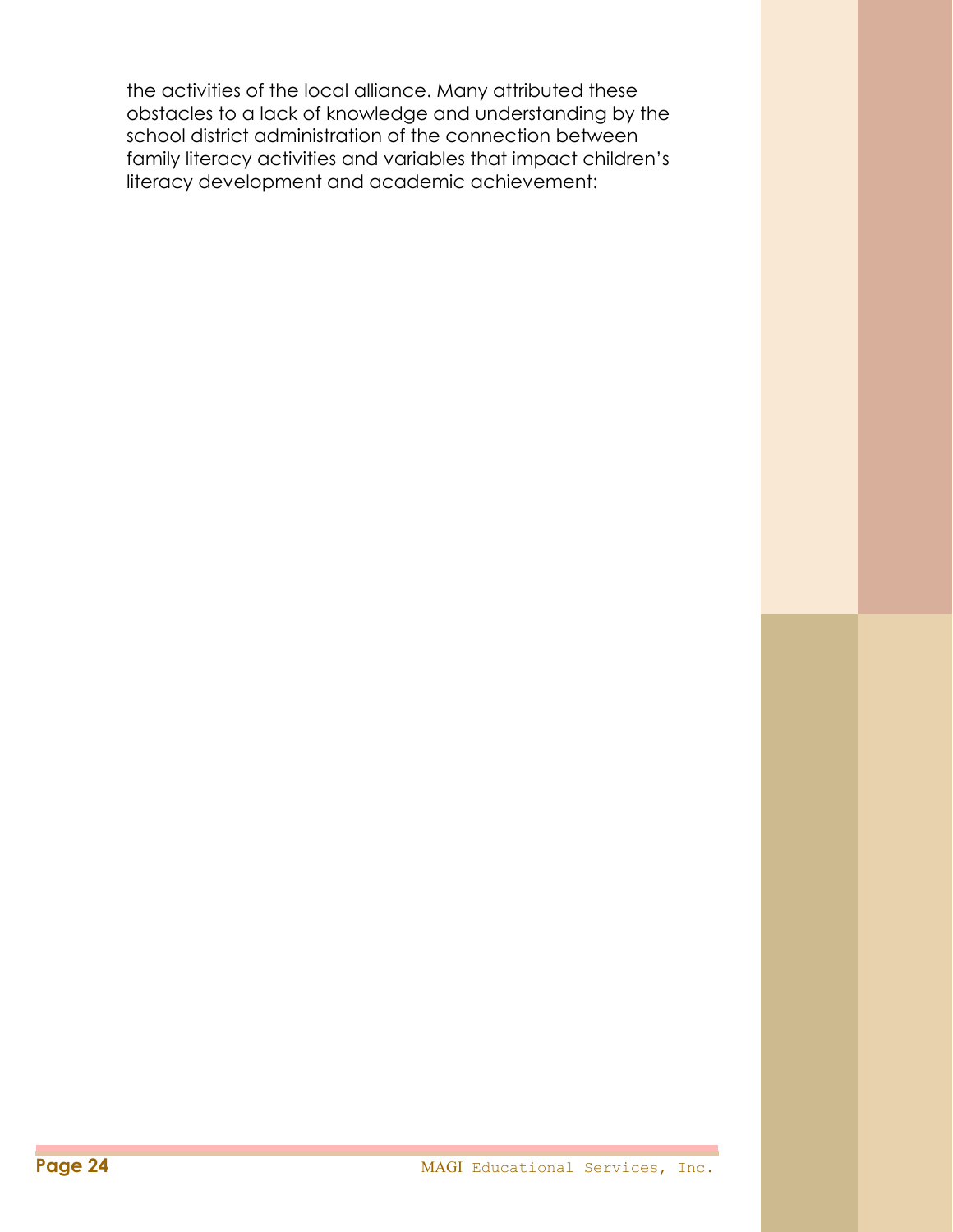

*"They [the principals] are all concerned not about the three and four year olds …they're concerned about those test scores as published in newspapers…I always feel like I'm just hammering at something…we need the door to open up and we're not short of collaborators- we're not short of people with incredible energy and dying to do something – what we're short of is open doors and not just the open door but …saying okay, we're going to make sure this is part of our staff training, we see the importance to this…"* 

"We're supposed to be impacting the [school] district...for whatever the reason is the *districts do not seem to be making the connection between a three year old or a two year old and his parent becoming literate together and how well a child does on the ELA… It's hard to believe but they just don't seem to understand the connection."* 

*"We need help…the burden is somehow coming down to us to change the cultures*  " *ultimately of the school districts and the school district personnel and the way they think about families and communities…I'm not really sure that from the top down people have been honest about how difficult that is…if the state doesn't take a proper role…and work with the districts…I don't know that we'll ever get there as a state…"* 

*"We need to feel that there's more support from up there...from the state level.. we've* 

- + It should be noted that while participants at four of the five focus groups reported problems involving school personnel in family literacy activities, one large urban local alliance was able to build on strong school- community collaborations that were already in place. In this case, the school district was found to be an active partner in all phases of development and implementation of family literacy activities.
- + Some local alliances indicated initial confusion in the planning and development phase as to expectations of the State Alliance and felt more guidance would have been helpful in the beginning stages of their development. However, in all cases, through collaborative activity and discussion, alliances were able to reach consensus and are in varying stages of implementing strategies in progressing towards their objectives.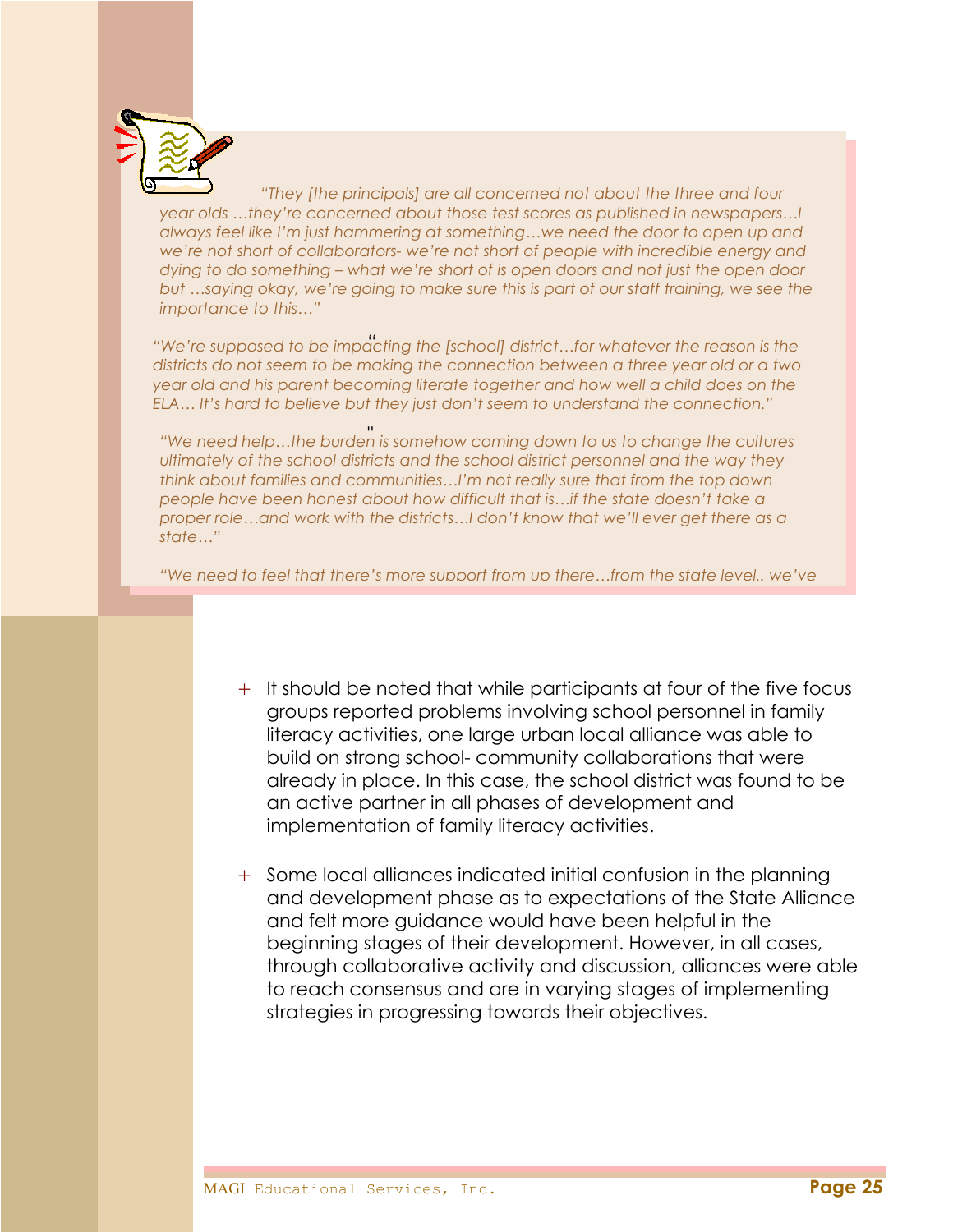# Changes: Progress Towards Goals and Objectives

The establishment of the local alliances brought to the table a far wider representa-tion of agencies interested in becoming involved in addressing the literacy needs of families than members reported was usually the case with other initiatives in which they had been involved.

In all cases, members commented on the knowledge and networks they have gained including a deepened understanding of family literacy, broadened learning about personnel and agencies in their community and the way they work, and formalizing of their relationships in ways that allow them to continue "the conversation" at meetings in addition to the alliance.

An analysis of focus groups interviews with local alliances and followup individual interviews with local alliance lead members revealed patterns and themes reflecting initial changes related to the goals of the Alliance. These themes are interrelated and include:

- + increased breadth and depth of knowledge concerning theoretical and practical applications of family literacy,
- + increased communication and a formalizing of relationships between and among agencies/programs focusing on issues and activities related to family literacy,
- + establishing structures to facilitate collaborative family literacy activities where there were none before,
- + developing plans for sustainability through an ownership and "institutionalizing" of the work of the local alliance,
- + heightened awareness of the complexity of literacy development,
- + awareness of the importance of collaborative efforts in coordinating, integrating, strengthening, and expanding the resources of individual agencies, and
- + increased connections within communities.



 **"***…it's been fascinating to see who comes to the table and what they're doing. When we first started off there was a lot of, 'my agency does this, my agency does that', …a lot where I felt, I didn't know that. That in itself is change… I think the information and communication is a part of the goal here."* 

*"We've always talked informally. It's more formalized now… We go to meetings now …I see familiar faces…from this I've spoken with a number of people here on a number of issues."*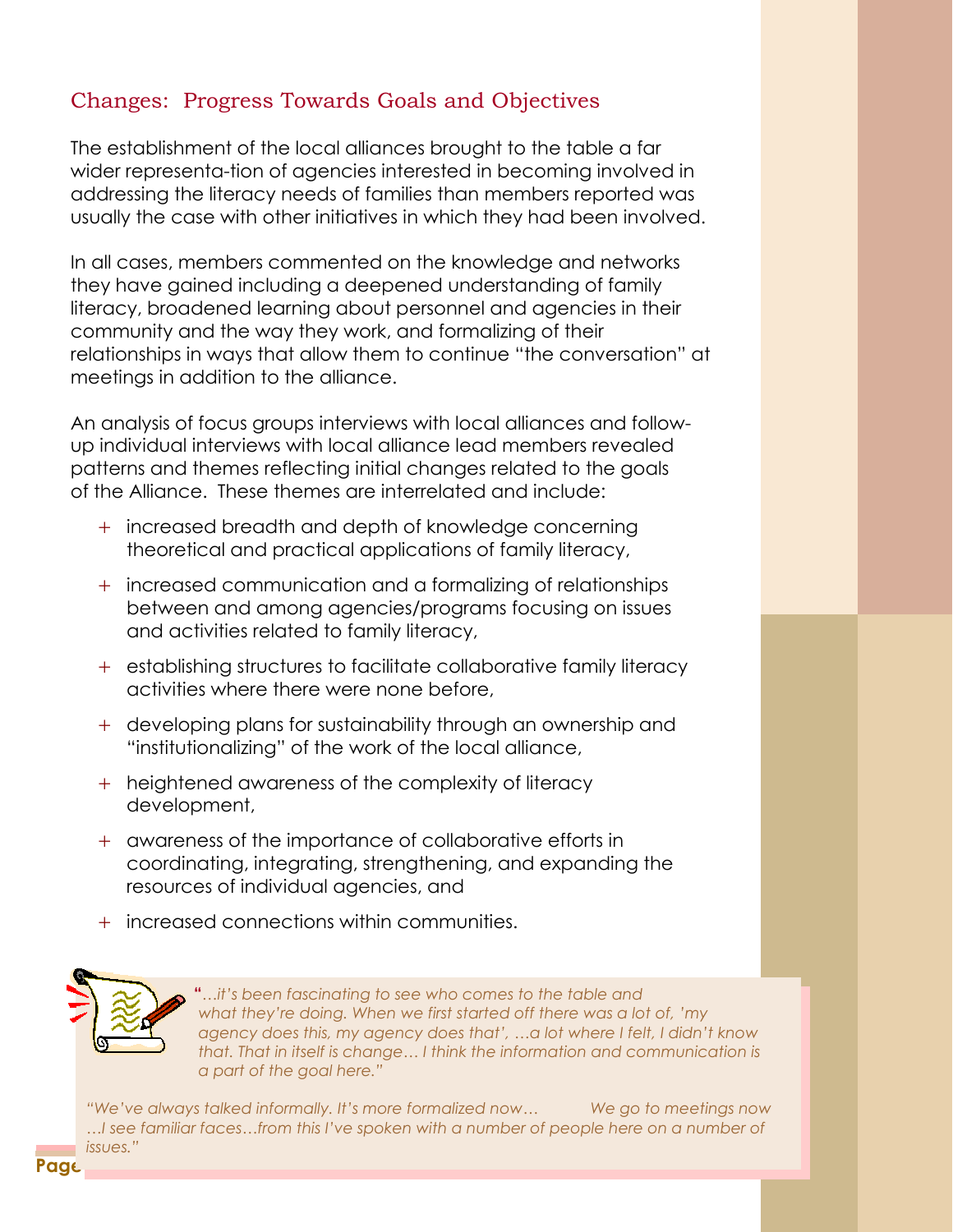

**"…***a deepening would characterize my thinking. It's been a place to come and think specifically about … family literacy, defining family literacy, what it means to put it into practice that's been useful…because many of us deal with a lot of different issues in our professional lives and though we may understand that there's kind of a lot behind* 

*something in particular we may not have cause to focus on it …this formalizes some relationships. It deepens thinking about what family literacy is and what it takes to produce it.."* 

*"M d t di f f il lit l t i t t It' i h h I* 

Local alliance members reported that all of these experiences have added to the ability of communities to better assist and engage a wider spectrum of individuals through the exchange of resources, information and/or services.

# Case in Point: Progress Towards Goals and Objectives

**Case in Case in Point**

**In a small rural community, the creation of a local alliance brought together agencies and individuals who, while in some cases generally known to one another, had never worked together. As a result of the associations developed through working together in the local alliance, the annual Family Literacy Day attracted hundreds of participants and included significantly more community involvement than in previous years. A member of the local alliance** 

**in speaking with the editor of the local newspaper, aroused his interest and he in turn contacted a band who volunteered their services to entertain. Rather than the limited number of community organizations that usually participated, 15 organizations attended.** 

**Participants from the Migrant Education program were transported to the event with help from the participating organizations, which lowered transportation costs.** 

**Building on new partnerships developed through the local alliance, the community was awarded a second Even Start grant. In terms of sustaining the work of the local alliance beyond the two years of funding, newly interested parties such as the newspaper editor, a local beautification group, the head of the local Rotary Club, and the Reading Council have all made commitments to continue to participate in expanding and strengthening family literacy activities by becoming members, for the first time, of the Even Start Advisory group.** 

**While the local alliance continues to struggle to involve one of the school districts in the community, progress has been made with the other school district; the director of pupil personnel services now calls agencies she became aware of as a result of affiliation with the alliance with concerns about referrals for students' families.** 

**Members of the local alliance have been invited to attend meetings of the**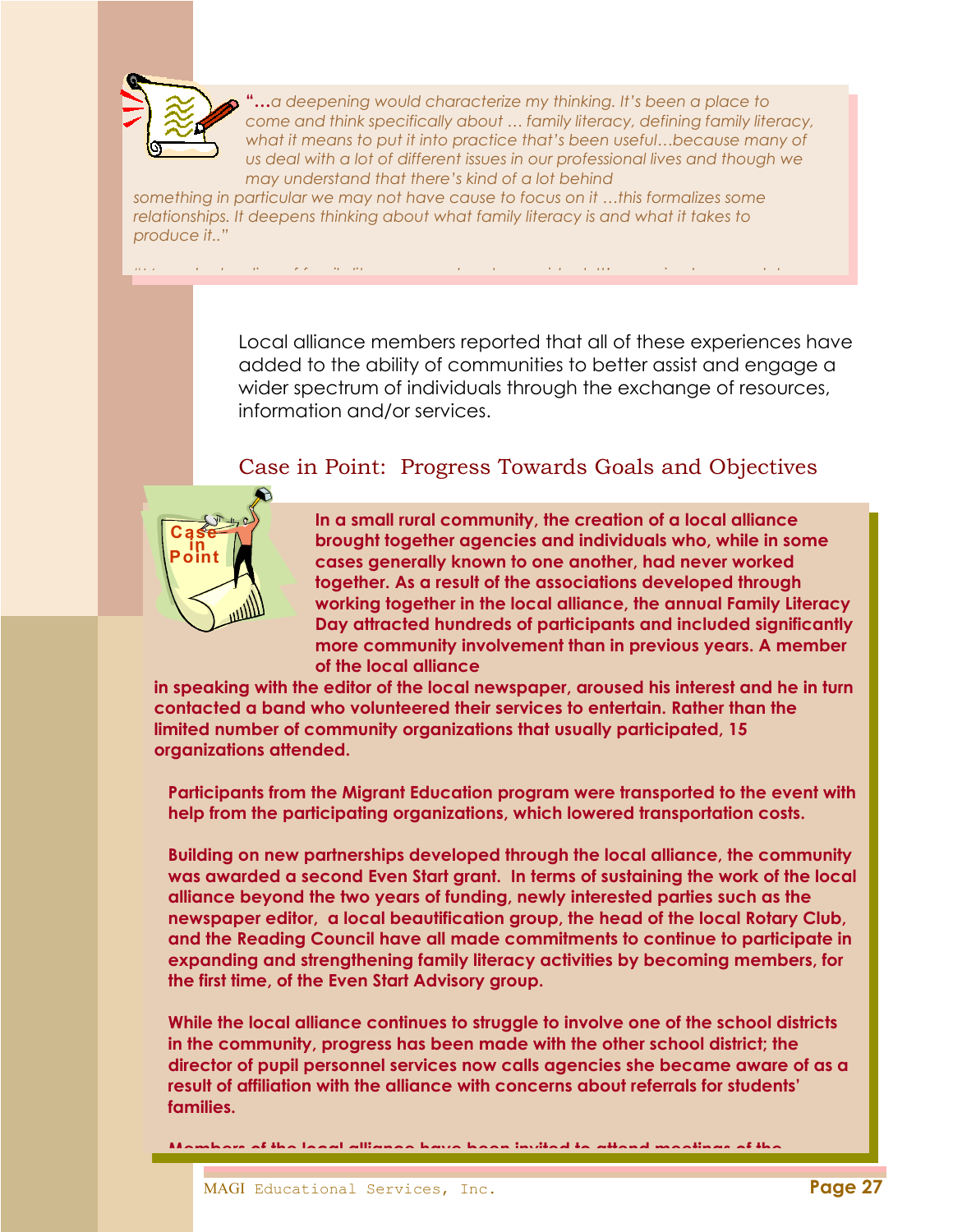# Changes in Knowledge, Strategies, Coordination and Integration of Services

An analysis of all focus groups interviews revealed a lack of coordinated and integrated services related to literacy at the local level prior to the development of the local alliances. In some cases, this was due to a lack of awareness about the work or existence of other agencies, a lack of formalized relations with other agencies, or a lack of knowledge about the components of family literacy.

As a result of the opportunity to work together and the knowledge gained from membership in the local alliance, members from a range of agencies reported that they were learning more about underlying concerns of the target population that are, at times, mistakenly regarded as resistance or lack of interest.

During focus group interviews, local alliance members gave examples of ways that each of them used their experiences and understanding of the needs of families in order to increase the quality of and expand literacy services:

- + In an effort to expand and strengthen family literacy services, one local alliance is thinking "in terms we've never used before" to develop strategies that uncover parents' "belief systems" as to what would entice them to sit down with their child and want to read and play with them. "We need to find out what's the lure and then see if we can introduce that…it changes from [school] district to district and even within districts".
- + Within each of the interviewed local alliances, members reported that they were directly or indirectly working to identify "missing links" in policies, procedures and/or practices that may be impacting the quality and quantity of services. For example, discussing community members who cannot read and have become skilled at not wanting people to find out, stimulated discussion on new joint programs and procedures.

These changes in knowledge and systems thinking have dovetailed into agencies beginning to practice collaborative problem-solving by raising issues at local alliance meetings to find solutions beyond one agency's capacities as well as coordinating and integrating resources and services.

Examples include: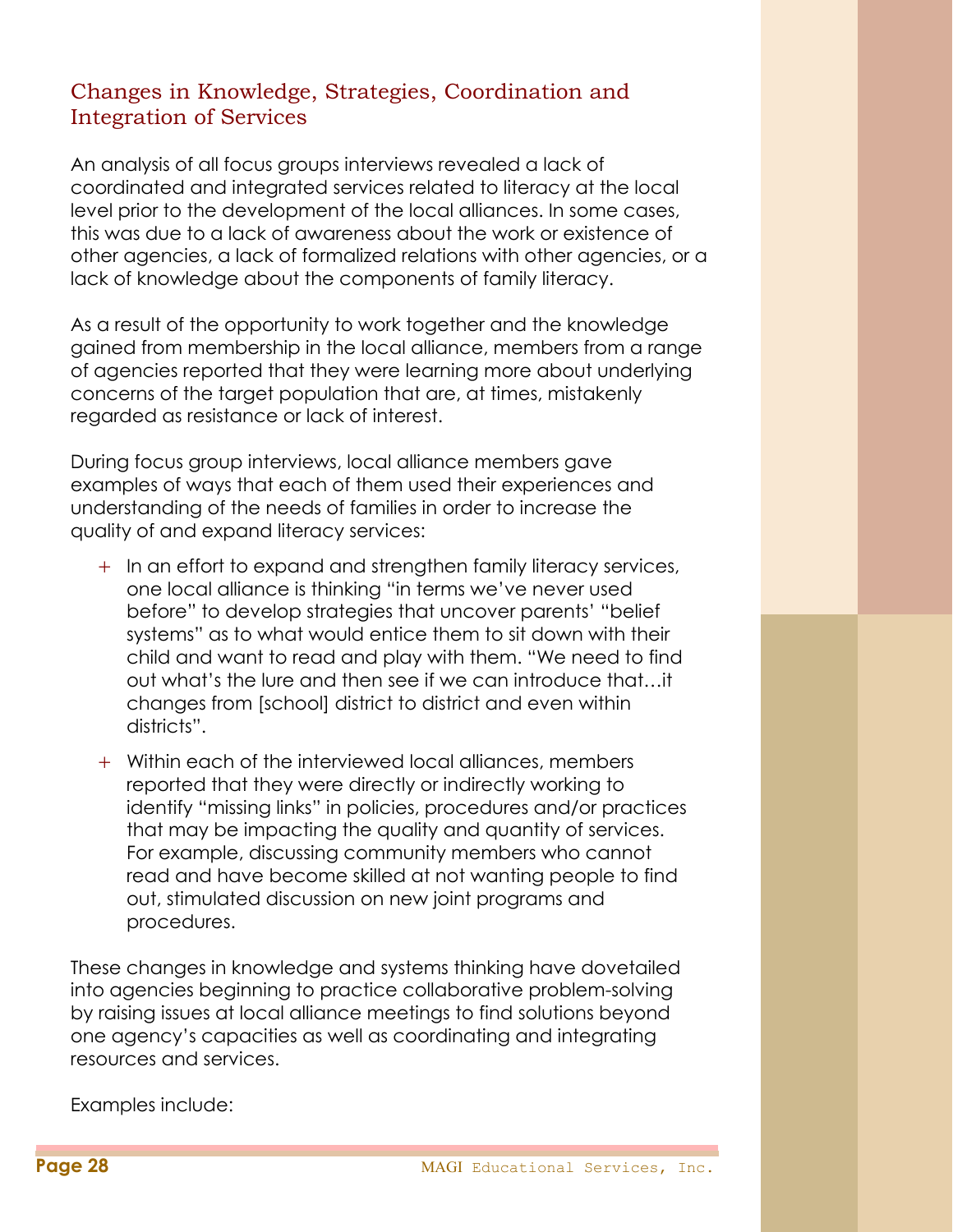- + capitalizing on the knowledge of alliance members to identify the person/department with whom to speak within the school district to develop programming,
- + developing and distributing information on community resources directly to parents in addition to disseminating it to agencies and organizations,
- + planning legislative breakfasts and dinners to educate local and state political leaders about family literacy,
- + securing grants through the network of collaborations and partnerships developed through membership in the local alliance, and
- + inviting members of local alliances to attend formal staff development programs given by collaborating members of their local alliance.

# Case in Point: Knowledge, Strategies, Coordination and Integration of Services



**The evolution of agencies working together includes a local alliance member who, based on her knowledge and experience, has reframed for practitioners possible underlying issues in parents' nonparticipation in educational activities.. For example, it was pointed out that parents who appear uncooperative because they do not sign forms or homework and do not participate in parent- child activities may not be able to read the forms and instructions or sign their name.** 

**Therefore, when home visitors in a Parent-Child Home Program noticed that mothers could not sign their names, they were able to make arrangements with a partner of the local alliance, Literacy Volunteers of America (LVA,) to provide classes for these parents. Due to the established relationships the home visitors have with families/parents, they were able to sensitively approach the subject with the parents.** 

**Through the local alliance, an adult literacy program for parents in the Parent Child Home Program was begun. Nine mothers attended class at the LVA office in Hempstead one night each week. Members commented that these kinds of new** 



**In a rural area in New York State, the local library happened to host the local family alliance meeting. As a result of hosting the alliance, the librarian gained useful insight from the other members into ways to redesign the children's reading corner to make it more welcoming for children and their families, reviewed the library's collection of books, reassigned some books to nursing homes, invited** 

the local Head Start to the library once a week, and changed the traffic flow to **page 20**<br>matter it may accept this to may a stituities **make it more conducive to group activities.** 

**A lt f i l h ti ti h h l d t " fi " th**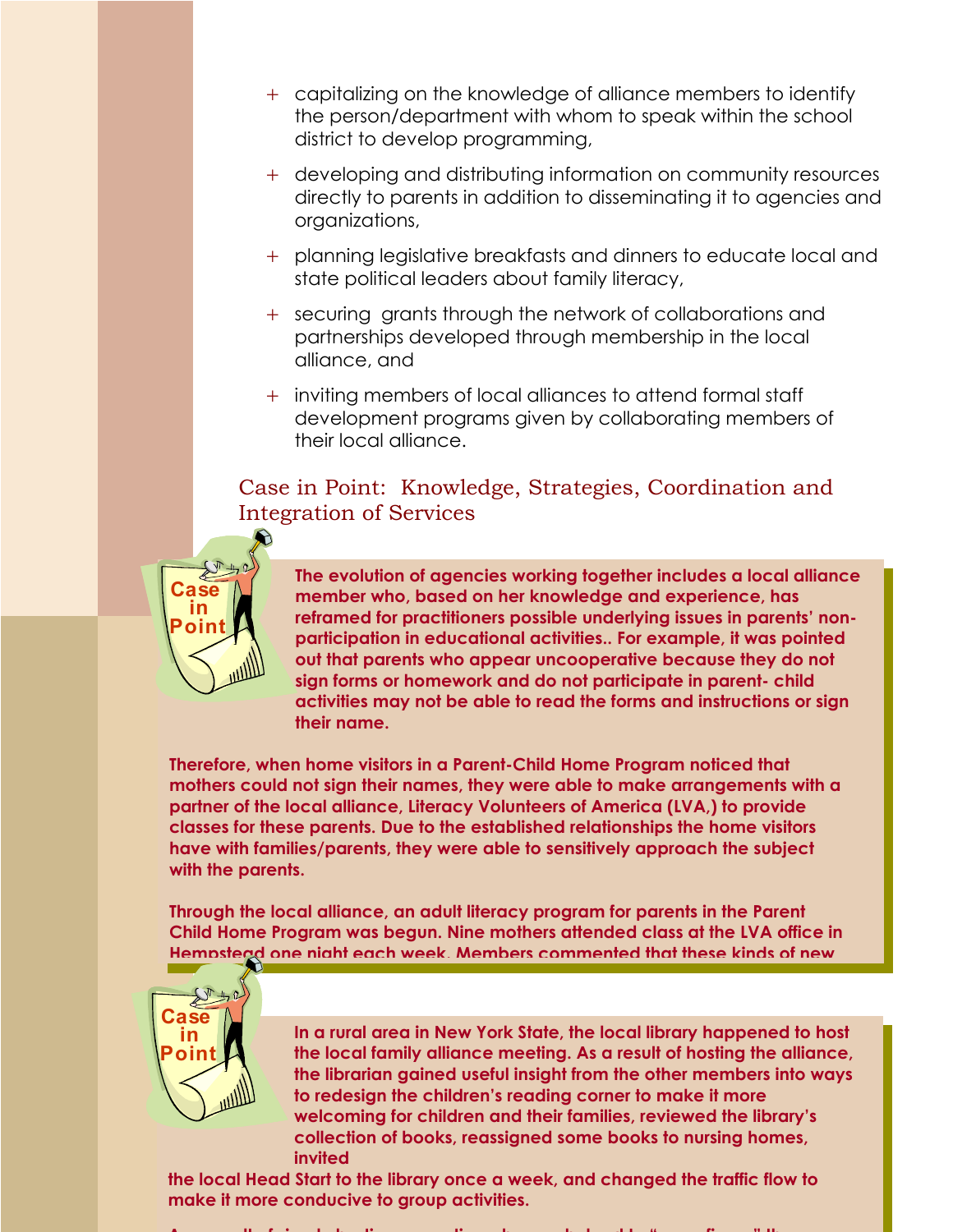# Dissemination of Information and Increasing Networks of Communication

Communication is clearly a critical variable both between and within organizations in developing and sustaining collaborations. The importance of changes related to enhanced communication, and the spread of information and knowledge, needs to be underscored as a developing outcome of the local alliances in creating conditions that may ultimately lead to increased services to more people.

In some cases, local alliances are developing computer based and/or brochure format directories to disseminate information about family literacy and information on resources within the community in order to increase knowledge about available services and ultimately, expand the number of people served.

Practitioners, families, community members, and educators are the intended targets to inform regarding sources of programs and services that provide components of family literacy and ways to access those resources:



**"***We tend to operate in silos… [through the data base we are developing as a local alliance we are able to]…get the information out to key peoplefront line staff in order to increase referrals and provide as much information as possible to service providers…particularly for people for whom literacy is not a presenting problem…have the front line staff understand the connections*."

*"* I*n [our] full [local] alliance there are about 50 organizations. … We created a document*  for agencies by asking all kinds of agencies in the community about the services they *provide. For example, we're asking the courts to provide us with information about services they provide so people in the community can see the courts as maybe being able to get help ... We're also creating a directory for parents. The alliance lets us bring everyone to the same table so that agencies know what other agencies provide. If there* 

Focus group interviews indicate that in all cases, local alliances are interacting with the community in a multi-tiered approach, are getting community members to spread the word through posting flyers, or in the case of a Rotary presentation, encouraging employers to, in turn, promote family literacy by encouraging employees to participate in family literacy services.

Many of the local alliances have used the Power Point presentation created through the State Alliance to inform and educate their communities about family literacy. All of the local alliances interviewed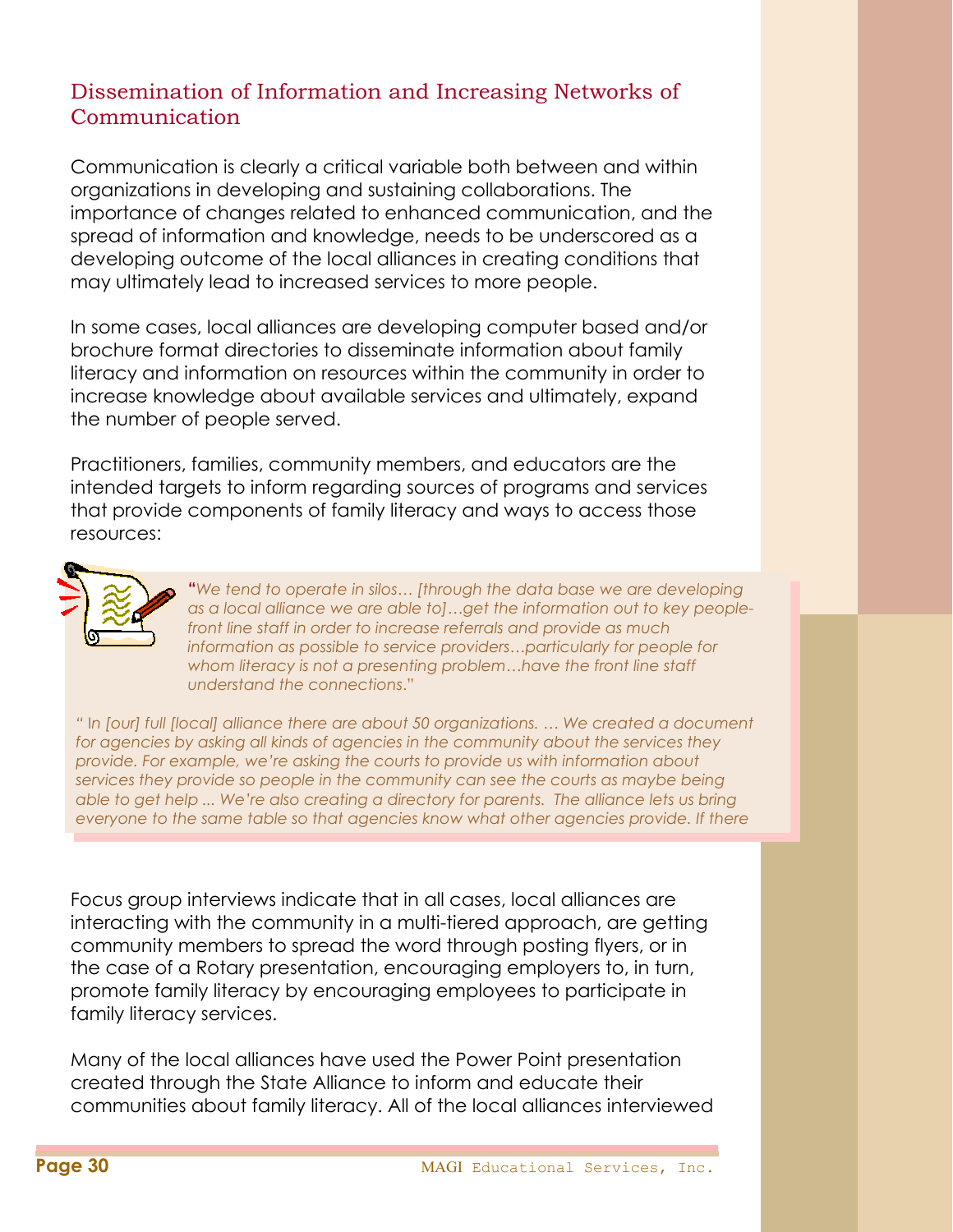found the Power Point presentation helpful and professional in "spreading the word"**:**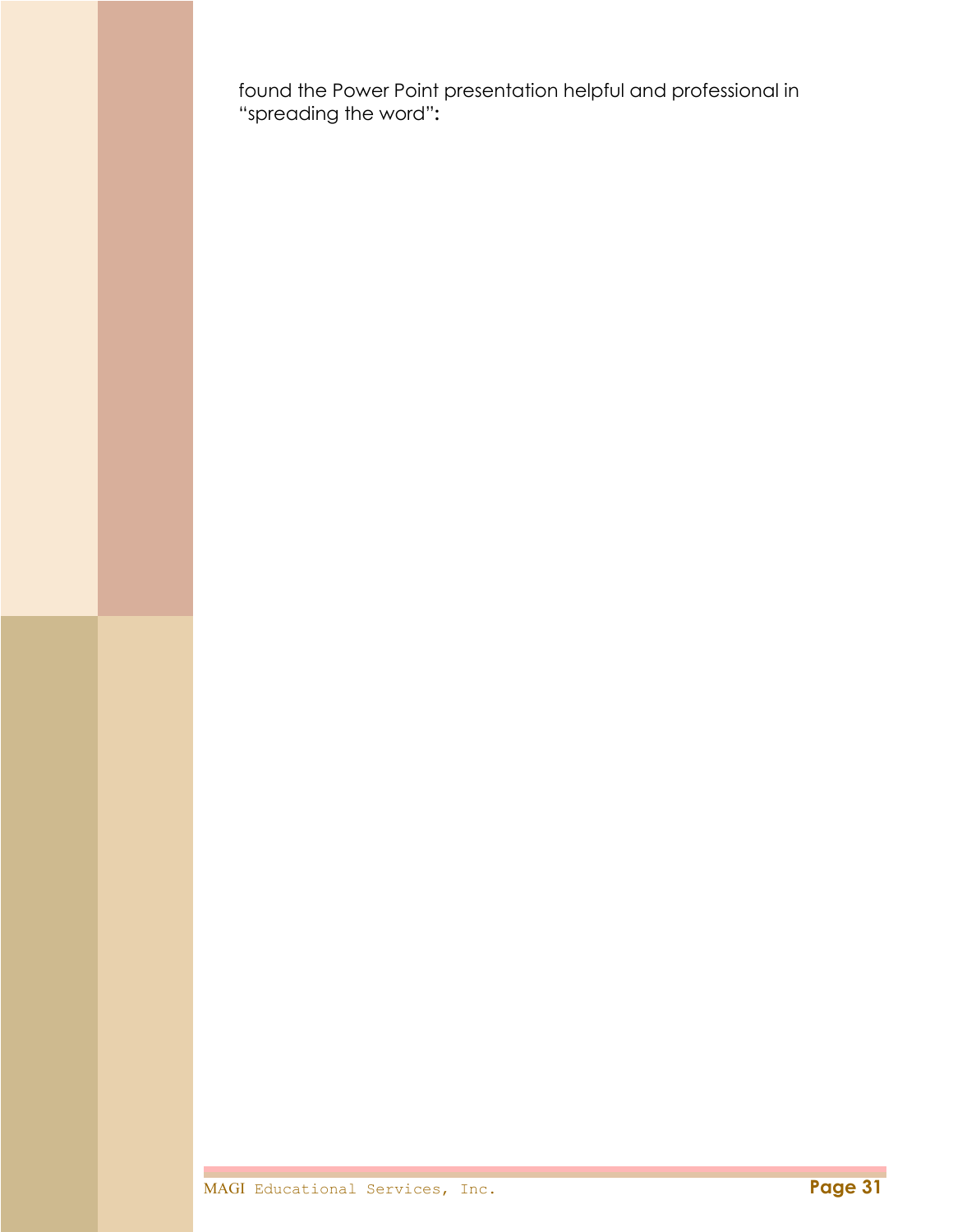

 **"***Local business people seem to be more interested…after our presentation including the Power Point presentation, they seem to realize that they have a stake in family literacy as well... They're willing to put up posters and they've said, 'I'm going to mention this to folks who come in."* 

# Case in Point: Dissemination of Information and Increasing Networks of Communication



**Rather than limit the ways that individuals in need of literacy services learn about programs, which is primarily through agencies, one local alliance is spreading the word to employers and encouraging them to become part of the network to inform employees about services. In efforts to engage more individuals in family literacy services, the local alliance is changing its outreach techniques, hoping that if** 

**employers speak positively of family literacy services to their employees, the employees might be more likely to listen, more willing to participate and less concerned ith an stigma the belie e is attached to their participation in famil** 



**In a similar vein, one alliance was prompted by parent members to create a pocket edition of an agency/school district directory to be disseminated directly to families in the community. Recognizing many immigrant parents' fears and concerns about contacting schools or formal agencies when faced with difficulties, the parent representatives in the local alliance explained that this pocket directory may be a way**

**for parents to learn of resources and access information that they otherwise may never have known about. The pocket resource guide, "inspired and championed" by the parent representatives of a local family literacy alliance in a large urban school district is available in English and Spanish and there are plans to expand it**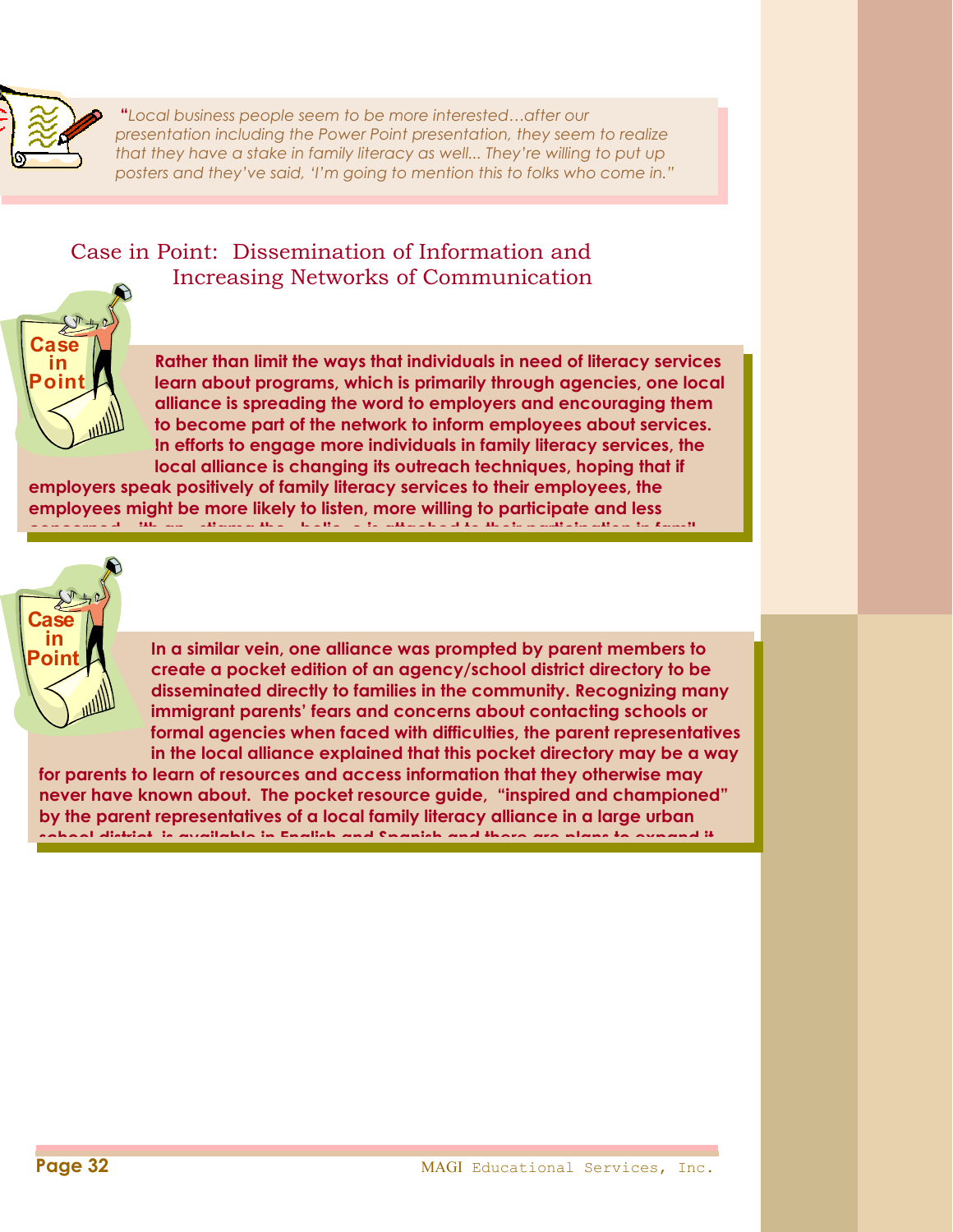III. What progress has been made in policy and funding areas in order to coordinate and integrate existing federal, state and local family literacy resources?

#### Building Networks of Relationships with School Districts

In terms of policy changes, the local alliances are working to create systems change within their communities (as reported earlier in this report), by first making

changes in their own knowledge about family literacy and the policies and workings of school districts, community organizations, business, and, in some cases, local government.

Local alliances, in concert with State Alliance objectives, were particularly concerned with improving relationships between community based organizations and local school districts. Specifically, members of the local alliances called on the State Alliance to help them "to open the doors to the local school districts" that they have "always found shut" in order to create a partnership between the schools and the community.

In some communities the relationship between school and community is quite strong, while in others, members report that it is a constant struggle. Local members however, continue to forge relationships with schools and have often adopted the policy that "if one strategy doesn't work, we'll try another". Some reportedly are beginning to see a crack open in the door, perhaps due to the combined strength of prior networks of relationships pushed by the current effort of local alliance members. According to local alliance members, the State Alliance's designing of the RFP to require the inclusion of the local school district(s) as members of the local alliance has stimulated more communication and involvement than previously existed.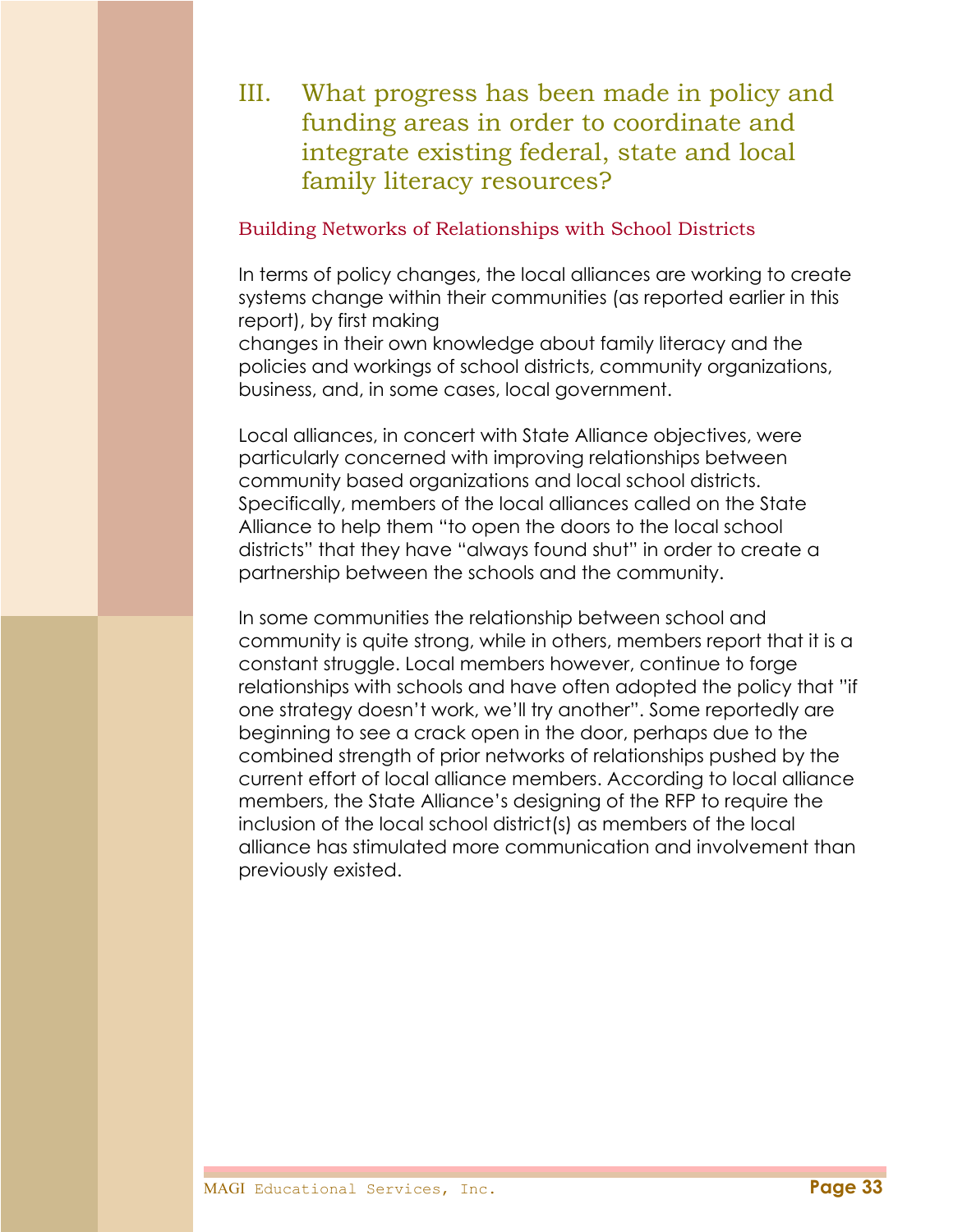#### Case in Point: Building Networks of Relationships with School **Districts**



**During the course of a focus group interview, an alliance member expressed his frustrations with not being able to coordinate his agency's services with those of the school district. A member of the school district, sitting at the same table was able to hear his concerns, express her lack of awareness of his agency and offer a joint pledge to see how they could work together.** 

**In another instance, a local alliance realized that they might have been looking too narrowly at groups they could educate about family literacy in their local school district. Due to discussions and connections made at a local alliance, members requested and were afforded the opportunity to speak with teachers in the school district about family literacy. During extended discussions, they realized that they needed to enlarge their presentation to include parents and administrators at the school, again, "widening the circle and the conversation."** 

**In an urban local alliance, using the strength of existing school-community ties, a "Kick-off" for the local alliance was implemented through a district-wide School Leadership Team (SLT) meeting held in Spring 2002. Close to two hundred people attended the afternoon event that introduced and interactively explained the components of family literacy to the school district community, which includes 48 schools. The alliance (and the Office of Parent and Family Involvement, as Alliance host) was presented as a tool for SLTs to plan appropriate programs. It was also used to inform school leadership about the community and family supports that existed to help them ultimately meet their academic goals.** 

**At the orientation event for SLTs, the draft of the "base" directory of community**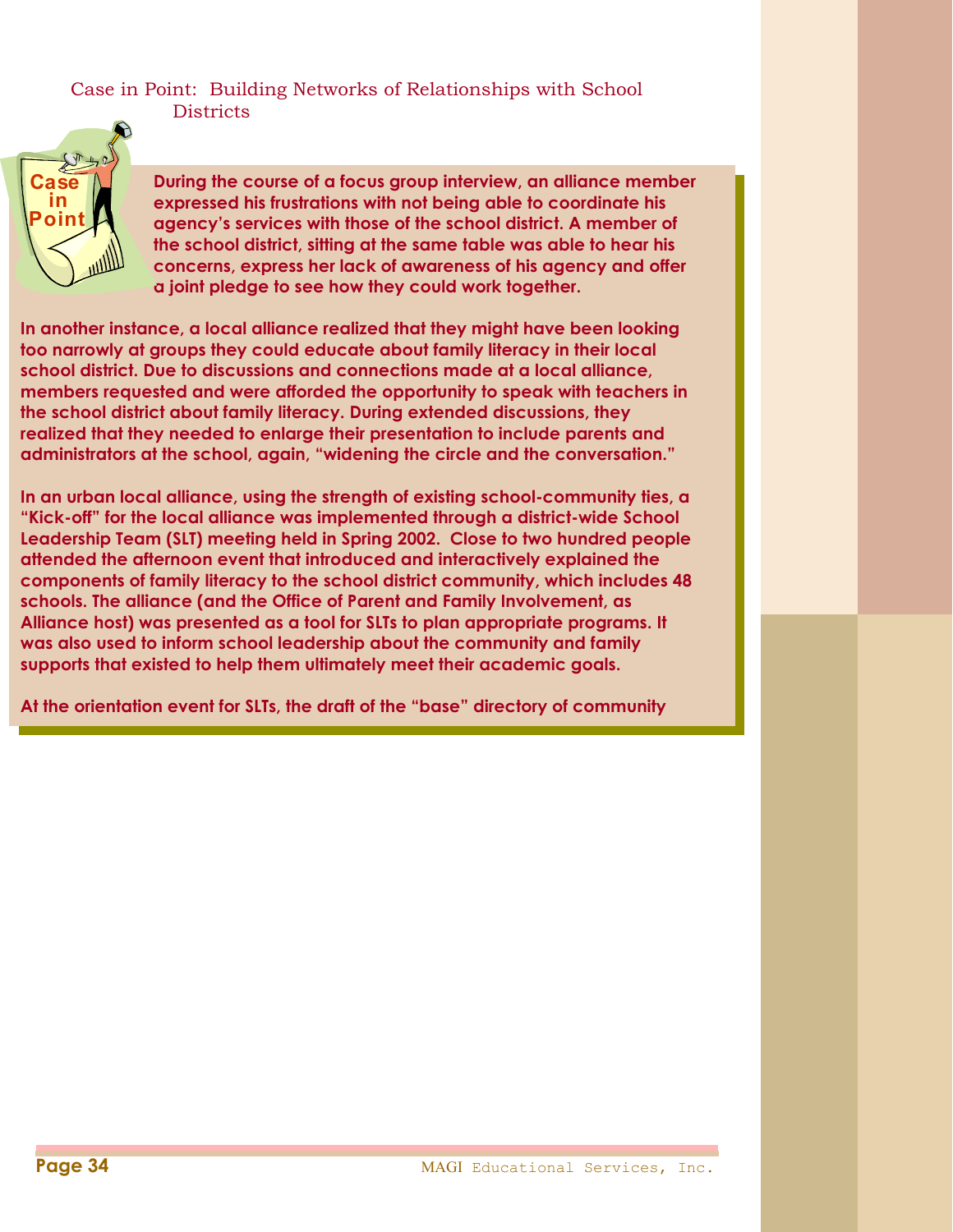# Building Relationships and Agreements – New York State Alliance for Family Literacy Activities

An overarching goal of the Alliance is to change the way business is done in relation to family literacy policy and practices. In interviews with local alliances, the importance of policy change was identified as a critical area that needed to be tackled by the State Alliance if real progress was going to be made in strengthening local collaborations:



"*This is a public sector problem and you know its wonderful to have corporate support and convince people that they need to do workplace literacy- but the fact is this is a public sector problem and unless we have major public sector commitment on the part of New York State,… the legislature. The Alliance on the State level can offer to give us marketing training but I think their role really should be… talking about us to the State* 

The State Alliance has recognized the importance of state level commitment to family literacy and has been actively working to build relationships with state agency policy leaders to build understanding of, and links with, family literacy through meetings and presentations.

*l i l t d ki th t liti l ill b thi th t i t d d* 

In an effort to build agreements and work towards infusing comprehensive family literacy services into the policy, program and practice framework of state and local agencies, the State Alliance has been directly involved in addressing school districts in New York State in regard to the Reading Excellence Act grant. This has included presenting at Technical Assistance Sessions on the family literacy component of the Reading Excellence Act and the existence and availability of the local family literacy alliances to collaborate with the school districts. Through these presentations, school district personnel and state policy leaders have had the opportunity to hear and learn about the concept of family literacy. In addition, the meetings gave the management team an opportunity to build relationships with state policy leaders.

 Sample outcomes involving policy and the building of relationships include:

> + development of a prioritized list of state programs/agencies and statewide organizations and identification of decision-makers,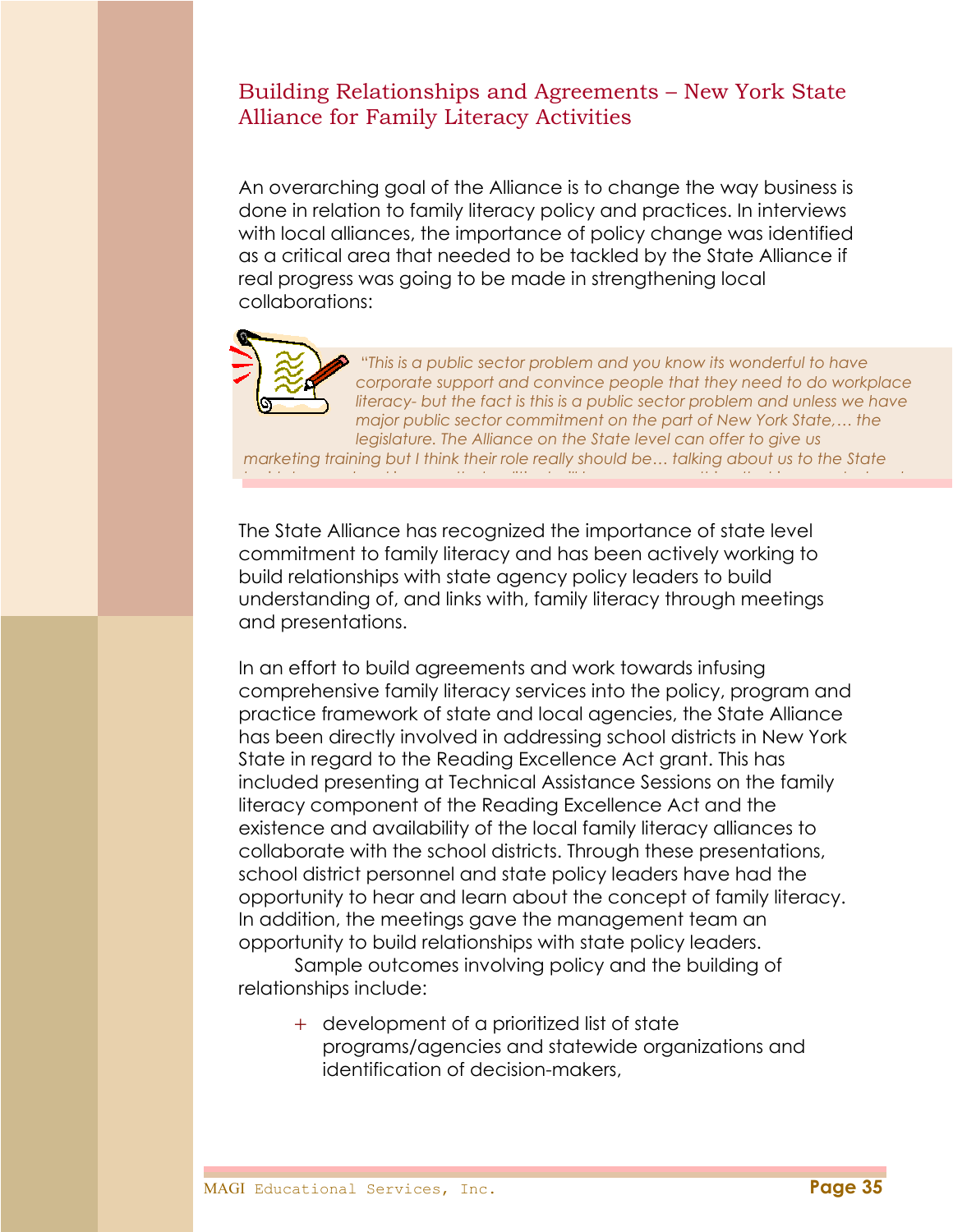- + jointly sponsored policy agreements/statements between the State Alliance and federal decision makers to encourage the partnering of Head Start with Even Start programs to bolster the development of comprehensive systems of family literacy,
- + creation of an MOU (Memorandum of Understanding) between Even Start and Literacy Volunteers of America,
- + structuring of State Education Reading Excellence proposal to federal government and Request for Proposals to local school districts designed to include a community partnership/family literacy component,
- + selection of the NYS Alliance for Family Literacy as the agency to train reviewers of the community partnership component of the Reading Excellence Act grant,
- + Reading Excellence Act training provided to family literacy trainers will receive. Training will be reciprocal in nature and will allow for inculcating family literacy concepts into REA training,
- + Allocating \$6 million from the Adult and Family Literacy program,
- + five million dollars in state labor department funds earmarked or connected to family literacy services (FAWLS grants),
- + increased understanding of the value of family literacy in meeting educational goals and standards for children and adults as evidenced by request from state program to have all key staff, including program directors, receive family literacy training,
- + inclusion of programs that promote parental involvement and family literacy in the 21<sup>st</sup> Century Community Learning Centers proposals with the New York State Alliance for Family Literacy listed as a contact agency,
- + attendance at Even Start conferences, and
- + Family Literacy Day (November 1) proclaimed by the Governor.

# Public Relations - Information Campaign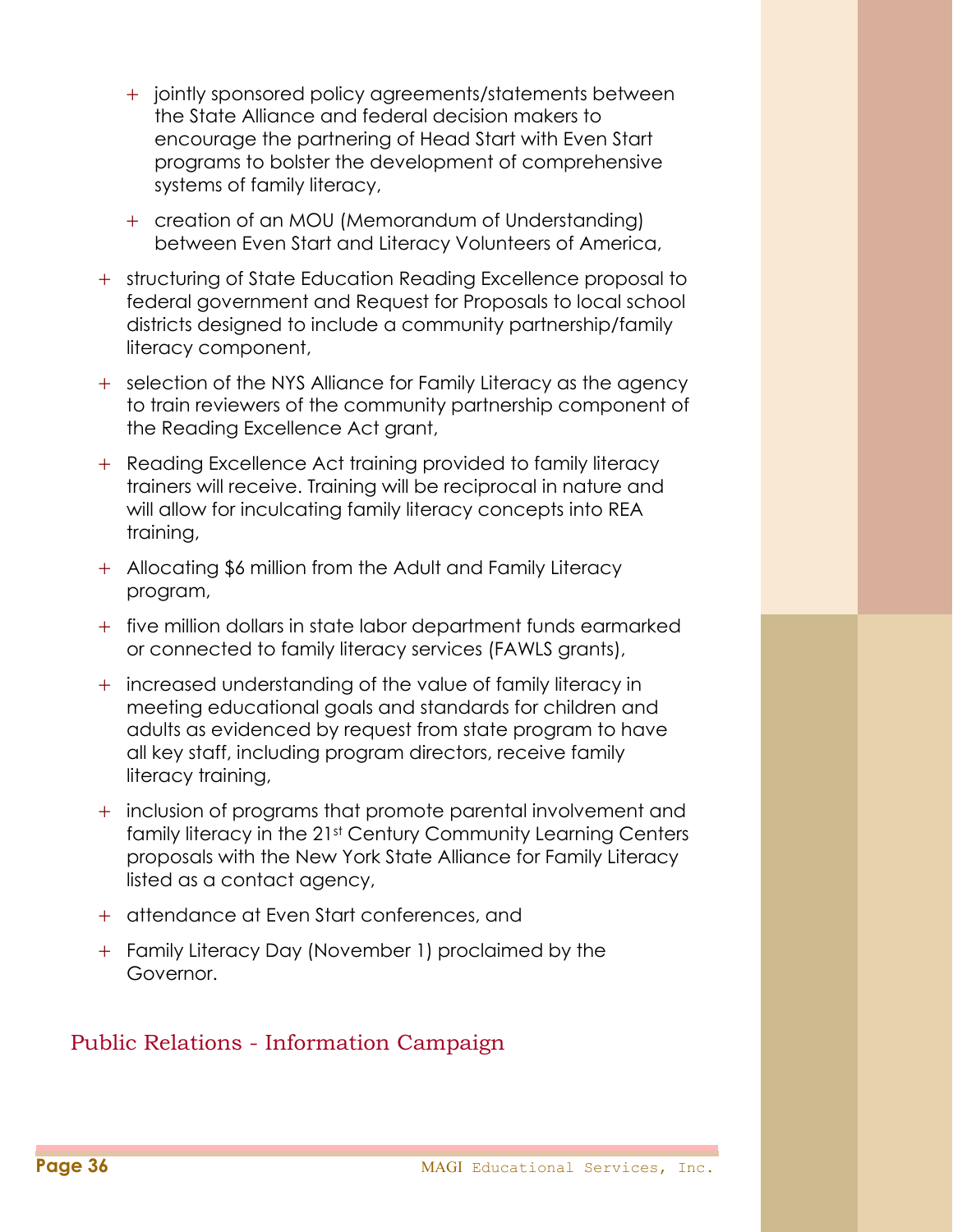In order to convey the unique contributions of family literacy as a vehicle for literacy development and self-sufficiency, the Alliance developed a variety of public relations materials including:

- + **Overview of Family Literacy**, a fact sheet on family literacy, is available to all local alliances. Using a combination of statistics on the need for family literacy services, and state and national Even Start performance data, the **Overview of Family Literacy** is intended to help state and local alliance members convince decision makers of the benefits of investing in family literacy services. The fact sheet highlights a number of important findings to help policy makers, educators, and community members better understand the systemic approach utilized by family literacy in recognizing the family, intergenerational, and community connections and networks that impact and sustain literacy development, positive self-perceptions of oneself as a learner, teacher and parent relationships, and economic self-sufficiency. This fact sheet is a concrete outcome in response to the expressed need by local and State Alliance members for "research" to help them explain and promote the concept of family literacy to policy makers, administrators and teachers in local school districts, as well as to community-based organizations, business leaders, and employers.
- + In addition, the State Alliance has developed:
	- ♦ a State Alliance brochure, as well as customized brochures for each local consortium,
	- ♦ posters to promote family literacy and the work of the State and local alliances, and
	- $\bullet$  a web site (familyliteracyinnys.org) a tool for keeping people up-to-date on family literacy training and other activities. Various local alliances are reportedly at varying stages of developing their own websites.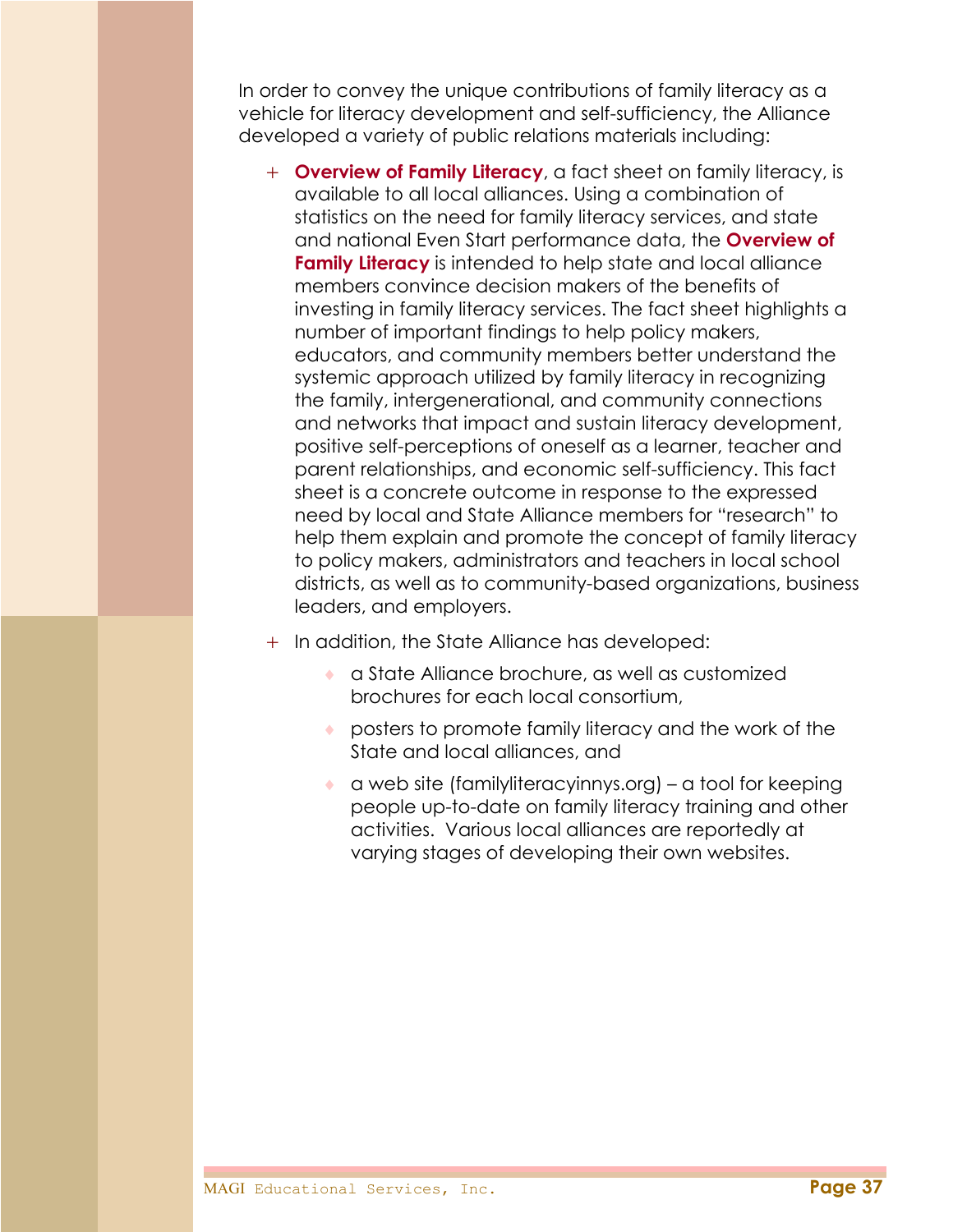# **Concluding Thoughts and**

Recognizing the untapped potential for comprehensive family literacy programs to effectively address the complex issues of poverty and under education (i.e. low levels of literacy), New York State has undertaken the challenge and created the New York State Alliance for Family Literacy.

In its two years of operation, the New York State Alliance for Family Literacy has clearly progressed in its efforts to coordinate, integrate, strengthen and expand family literacy services and activities through the stimulating, funding, creation and implementation of 113 local alliances of family literacy, and changes in federal, state, and local family literacy resources. Through this comprehensive effort, spearheaded by the management team of the New York State Alliance for Family Literacy, changes in thinking, practices, and partnerships has meant changes in the conditions that impact the quality and quantity of family literacy services.

Findings from the training and follow-up evaluation surveys indicate that participants were extremely satisfied with the training they received, that they increased their breadth and depth of knowledge and repertoire of family literacy practices and implemented what they learned at the training in a variety of ways including: changes in the way they provide direct family literacy services, increased collaborations with other agencies, and dissemination of what they had learned to other staff and community members. The reported responses are an outcome of the Alliance's objective to improve the quality of family literacy services through training. The activation and

<u>.</u>

<sup>&</sup>lt;sup>3</sup> Syracuse, the 11<sup>th</sup> local alliance, joined after funding was awarded.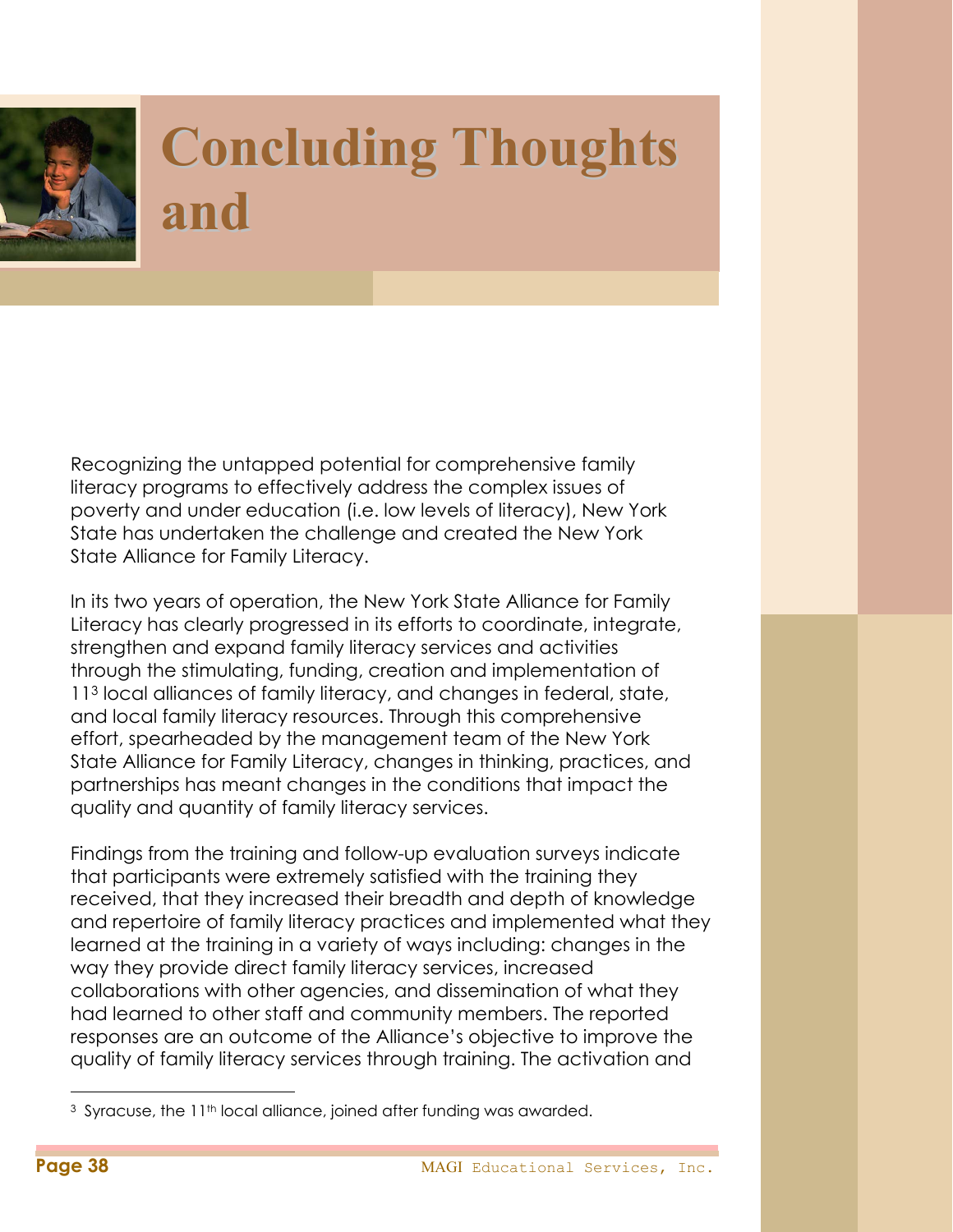funding of the local alliances has stimulated loose and/or isolated associations of literacy and human service providers into family literacy networks where collaborative conversations about family literacy have, in many cases, turned into collaborative family literacy actions and activities.

The combined outcomes of the State and local alliances in regard to activities related to increased knowledge, coordination, promotion, policy, and training have created conditions that are linked to the longer-term outcomes of increased quality of family literacy programs and/or greater access by families in need of services. Clearly, evaluation findings throughout this report indicate that initial outcomes4 that emerged as a result of the NYS Alliance are well worth pursuing and supporting in areas throughout New York State.

As the research suggests, and as local alliance members can attest to, changes in thinking, strategies and systems that are required to effectively address the complex issues of poverty and low levels of literacy come through sustained, long term support of collaborative initiatives such as the New York State Alliance for Family Literacy. Such initiatives bring together diverse segments of the community to work together to create a culture that fully supports literacy development for all family members. In pursuing that end, the following activities are recommended:

- + sustaining of support and technical assistance to established local family alliances, as needed,
- + funding additional alliances in high need areas in New York State,
- + creating a network of reciprocal support and information sharing for local alliances,
- + incorporating theory and practice of family literacy in pre service training for teachers, administrators and related fields/professionals, and

1

<sup>4</sup> It is important to note that often during interviews, when members were asked to discuss changes related to the creation of the local alliances, many responded that they are a work in progress. Some changes may be tacit in nature and less conducive to direct measurement/observation such as conversations that plant seeds in the present that eventually lead to new collaborations, funding and programs, or conversations that encourage someone to seek or provide services in the future.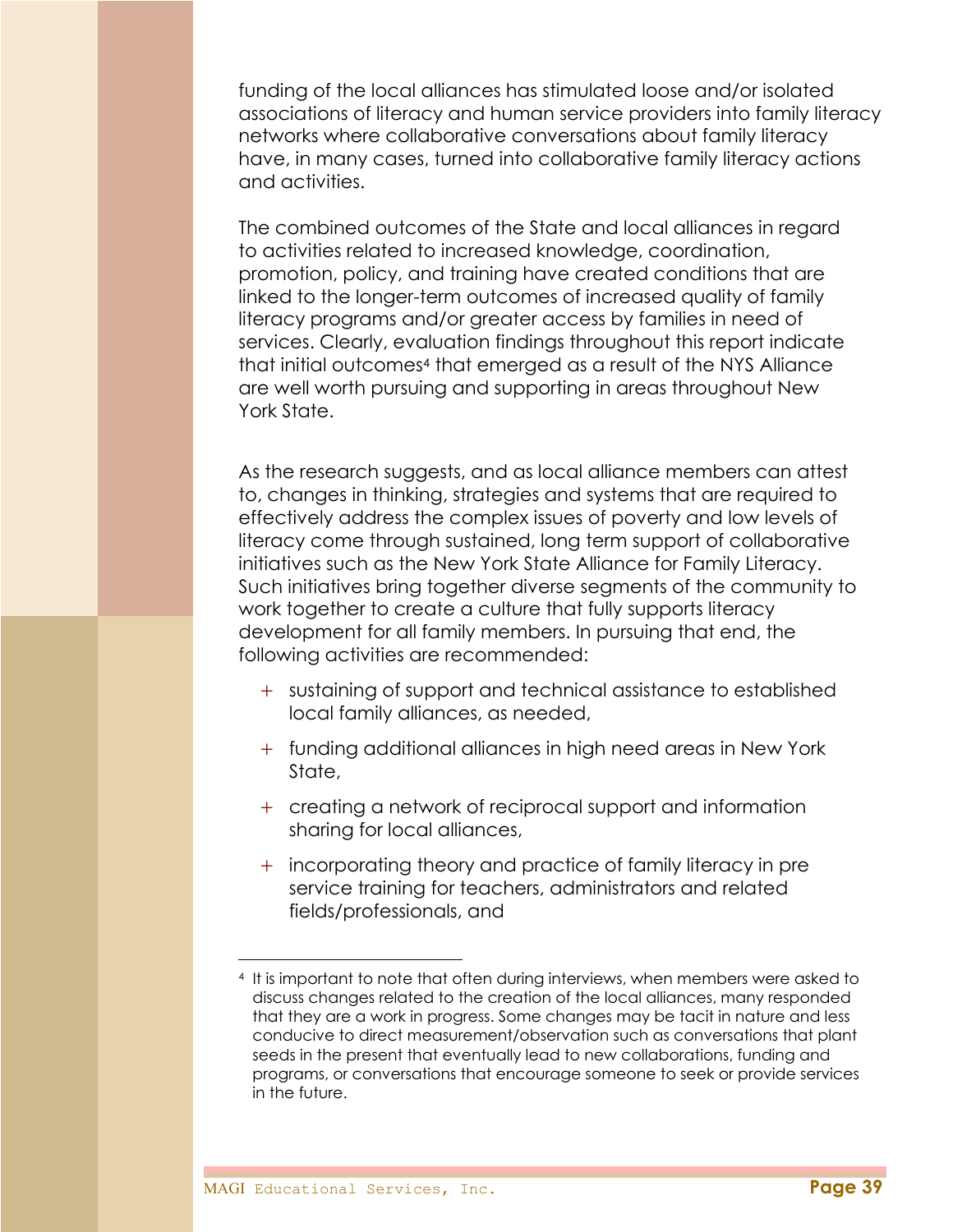+ promoting and ensuring compliance of partnerships between school districts and community based organizations in literacy and other funded initiatives to increase collaborations.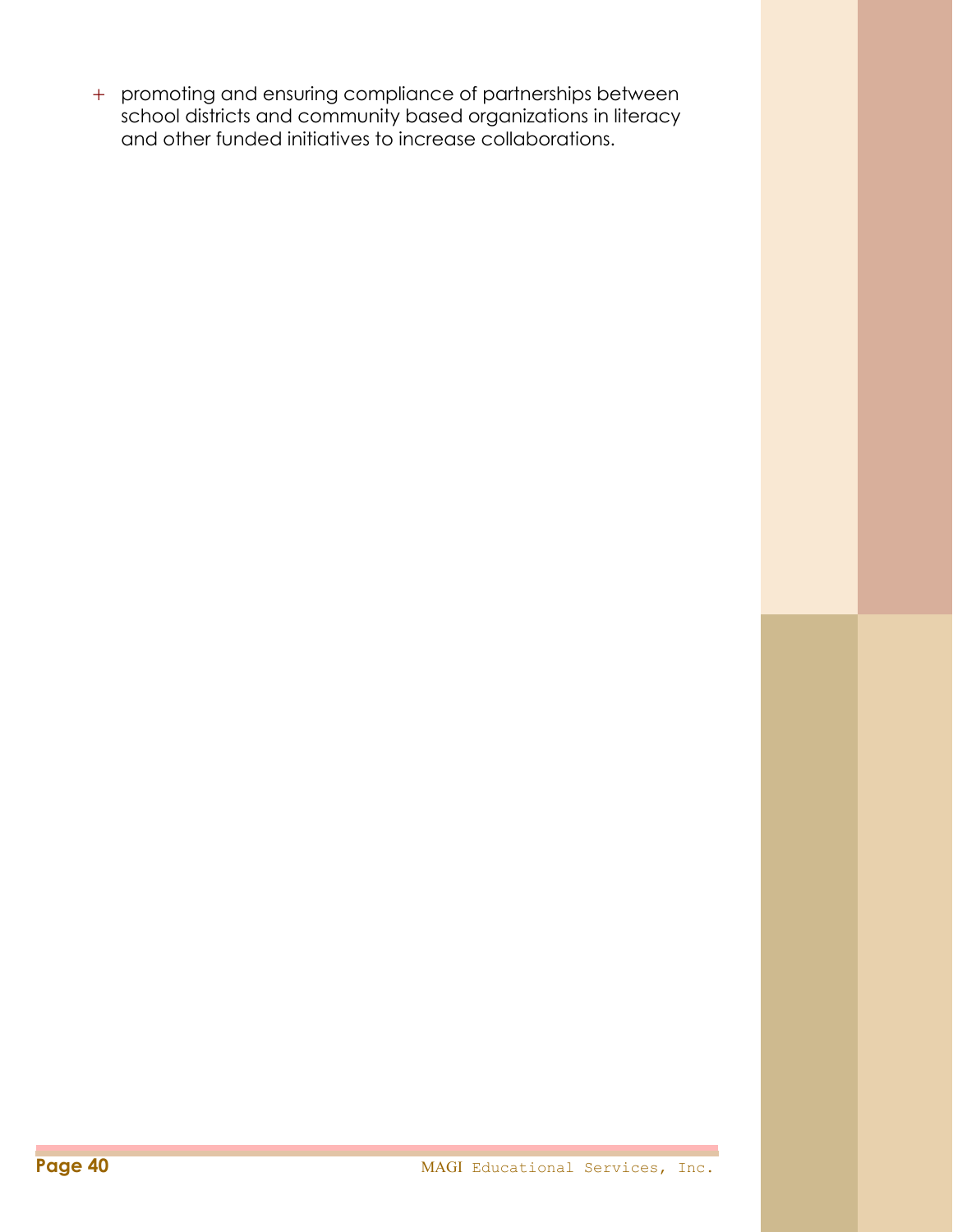

# **References**

Alamprese, J. (1996). Integrated services, cross-agency collaborations, and family literacy. In L. Benjamin & J. Lord (Eds.). Family literacy: Directions in research and implications for practice. Summary and papers of a national symposium, USDOE, January, 1996.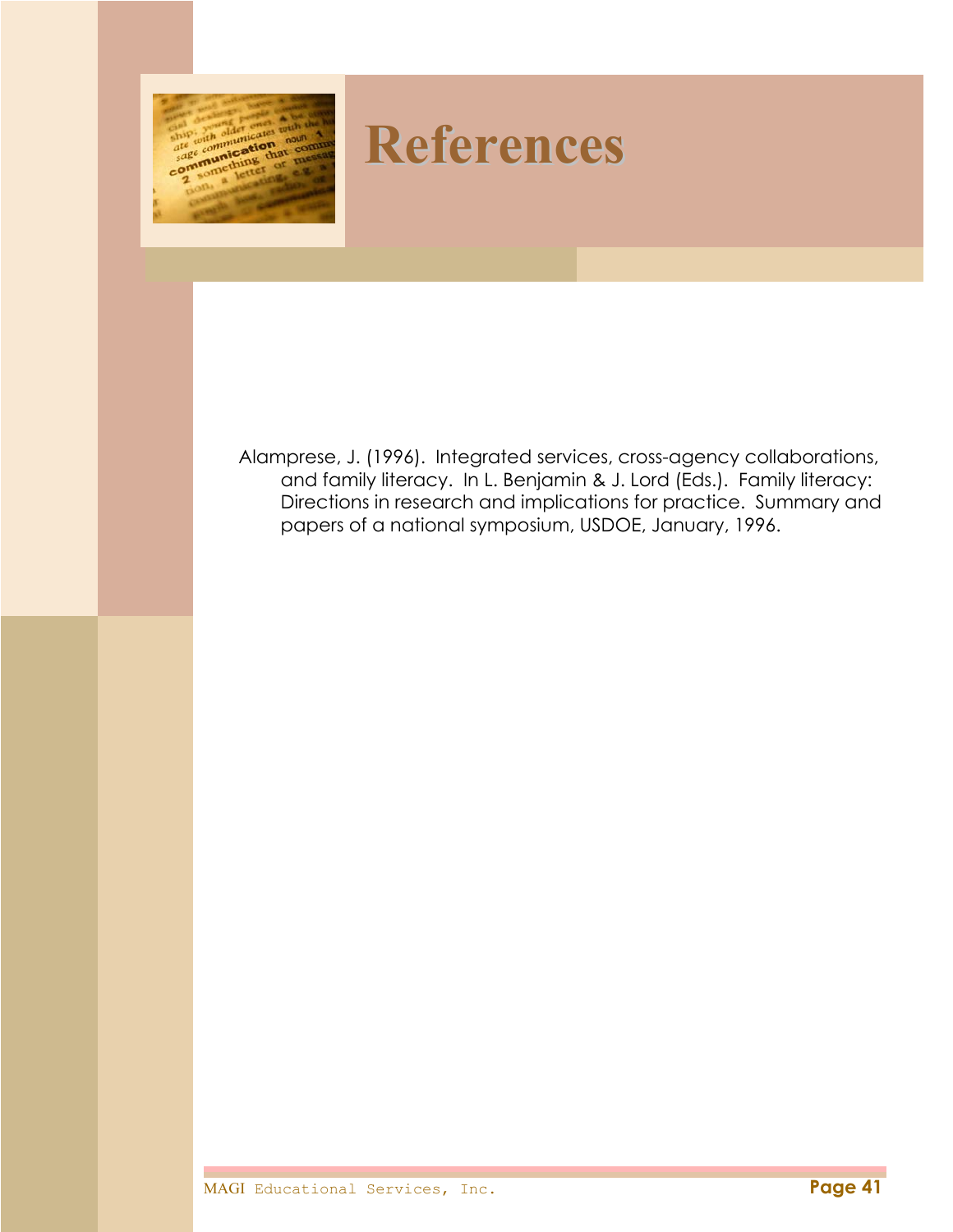H:msword/157.1/Fam Lit Report 2002: 1A – Covers 1B – Cover – Back 2 – TOC